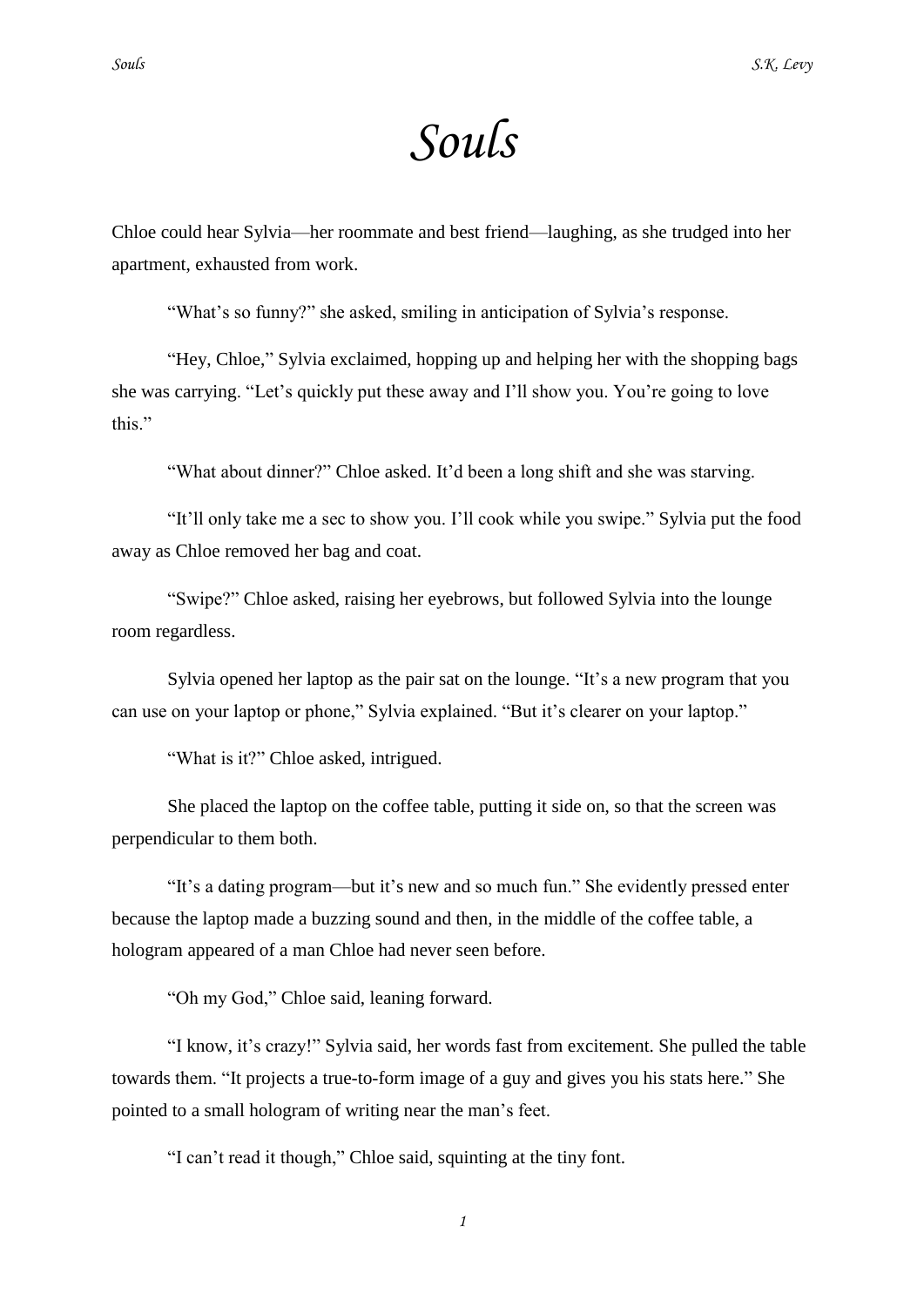Sylvia reached forward and tapped her finger on the writing, which was just air really. It immediately zoomed onto the writing, switching, so that the man was now the size of an egg, whereas before he was half a metre tall.

"Age, height, weight, eye and hair colour, area where they live, a little spiel about themselves if they want," Sylvia explained, pointing to each of the pieces of information in turn.

"So this guy is twenty-five, six foot with blond hair and brown eyes and he"s, what, only five kilometres away from us?" Chloe asked, amazed at this program Sylvia had found.

"Yeah," Sylvia said, laughing again. She double tapped on the guy and the zoom switched once more. "Watch this."

Sylvia placed her hand over the man, her fingers pointing down, almost as though she was gripping his head. She turned her hand and the hologram pivoted with her. Sylvia turned it around three-sixty degrees so Chloe could see every angle.

"I can"t believe how clear it is," Chloe said, shocked at this technology. They used holograms in the hospital where she worked—robots, lasers and incredible software—but to have something like this available in your own home was awesome.

"It"s really good on your phone too, but the images aren"t able to be projected as large, and sometimes it lags a little," Sylvia said. "Hang on, there"s more." She used one finger to tap another small image Chloe hadn"t noticed before. It looked like a button, and as Sylvia tapped it, the hologram changed to another picture of the same guy. It was a hologram of a photo though, dissimilar to the first one. Sylvia tapped the button again and the hologram changed to another picture. "So the first picture is always a full body, three-sixty scan that your laptop does when you sign up. It's good, 'cause people can see what you really look like. I've set up a profile and it's so weird doing the scan. I thought my bum was smaller."

"Your bum is tiny," Chloe laughed.

"Thank you, so is yours," Sylvia returned the compliment. "But anyway, that"s your main profile picture. Then you can upload any other photos that you like and they get transformed into a hologram file. Then you enter your stats—except for your height, the scan does that for you so you can't lie, thank god—fill out the 'about me' section and put in a radius for how far you'd like the program to search for people."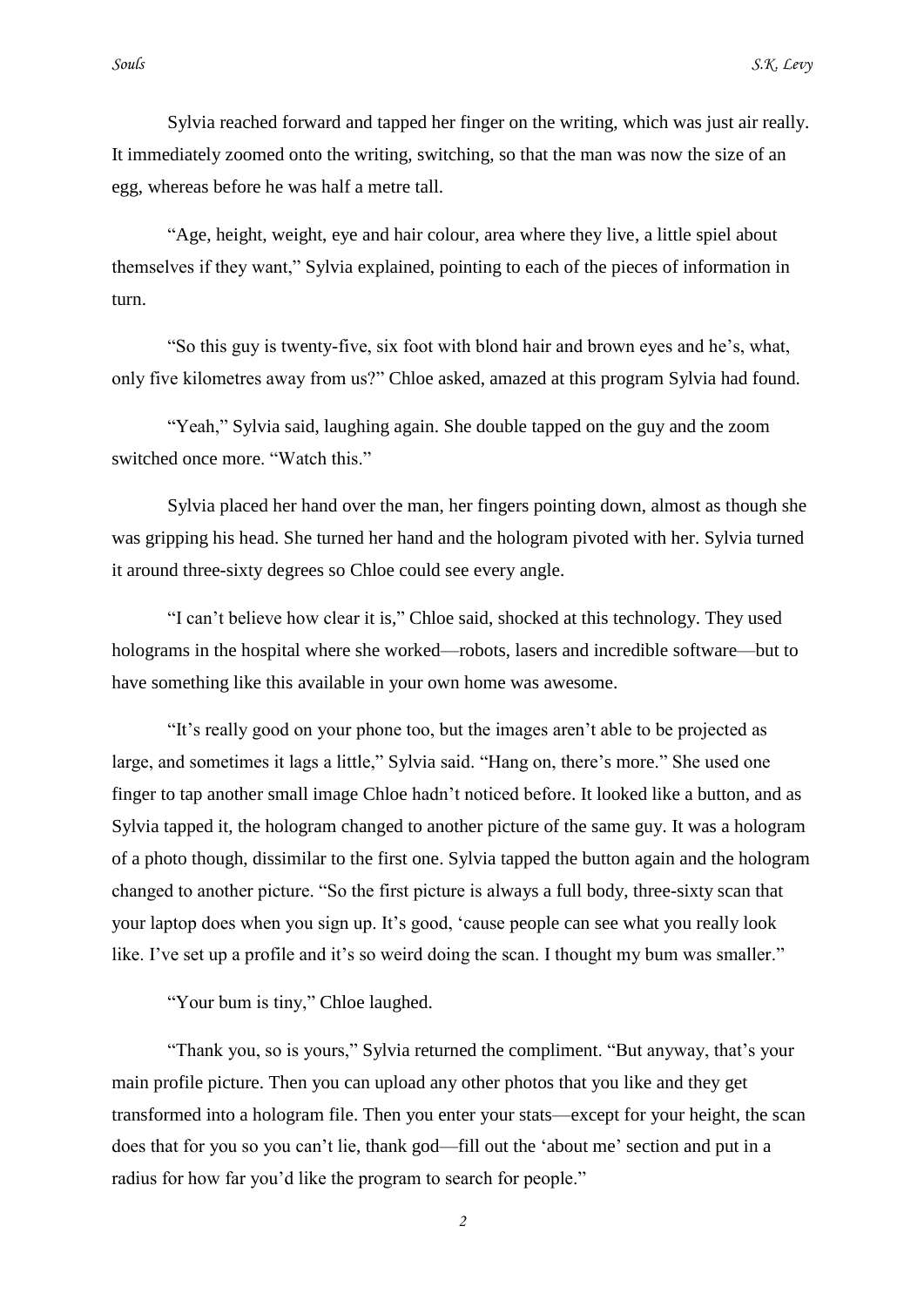"I think I"ve heard of this. Is it called *Tinder*?" Chloe asked.

"Yep," Sylvia replied. "It was around years and years ago but ended up dying out. They've recently reintroduced it and I've been on it all afternoon. It's so much fun."

"How does it work, with choosing someone?" Chloe asked.

"You swipe the hologram of the person to the right and then that means you"ve liked them. If they like you back then you get a message on your phone saying that you"ve been matched and you're able to talk to each other. If the 'like' isn't reciprocated, you can't talk to each other. And no one knows if you've actually rejected them. If you want to 'nope' somebody, you just swipe left and move on to the next guy."

Chloe had forgotten she was hungry. "Can we set me up on here?"

"Of course," Sylvia said, grabbing Chloe"s laptop. "You just type *Tinder* into the search engine, click on it"—she was explaining and doing everything at once—"then we set you up with an account. You can do that while I get dinner sorted though, okay?"

"Do you want me to help?" Chloe asked as Sylvia handed her the laptop.

"No, don"t be silly, you get this started up and we can play on it while we eat."

"Okay then," Chloe said as Sylvia left for the kitchen. She entered all her information—twenty-five, hazel eyes, mahogany hair, postcode—and then rushed into her room and put on a little make-up, brushed her hair and changed into something nice. The program used the camera on the laptop to do the full body scan, instructing her when to turn around and stay still. After that she filled in the "about me" section:

Hi, I"m Chloe, I"m an intern paediatric surgeon at General Southwest Hospital and my dream is to be able to afford to own a horse one day, as rare as they are. I"m a bit of a nerd, but love being outdoors and find it hard to sit and do nothing for a whole day.

"Oh, Sylvia, my profile sounds so crap," Chloe yelled in the direction of the kitchen.

"Don"t worry, mine is super lame, I don"t think people read them too much anyway," Sylvia called. "Dinner's ready."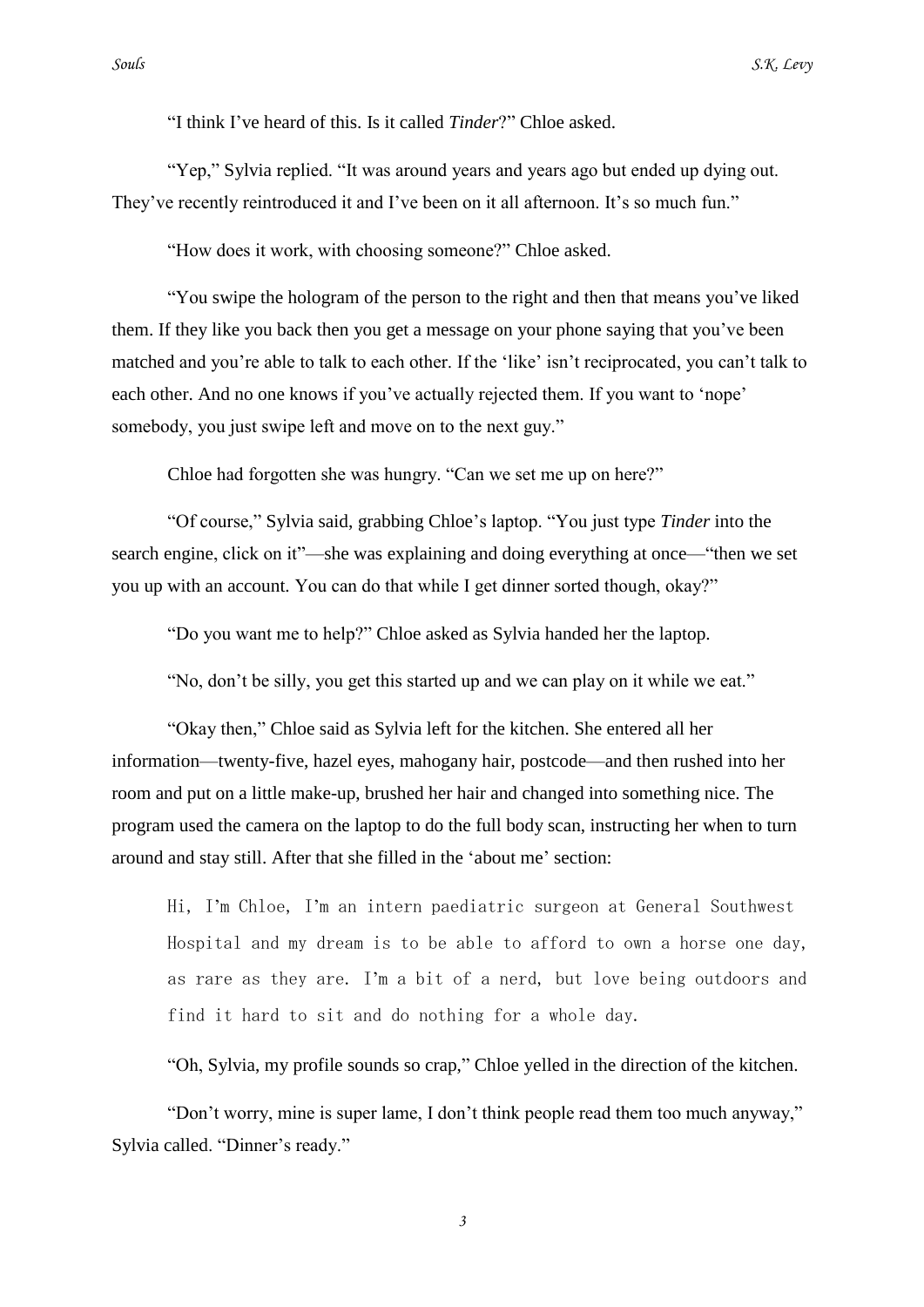Chloe pressed enter, feeling nervous but excited as the program began loading her profile. She put her laptop on the table, the same way Sylvia had, and headed into the kitchen.

"Smells so good, thanks for cooking," Chloe said, heaping the stir fry into her bowl.

"No worries, thanks for grabbing the stuff we needed."

Chloe followed Sylvia back to the lounge room and, with her mouth full of food, cracked up at the hologram awaiting her on the table. Sylvia did the same and the girls tried very hard to swallow without choking.

"Oh my god," Chloe said. "I feel so bad for laughing at him, but I suppose I was expecting someone else."

"Oh no," Sylvia said. "You have to sift through a lot of unfortunates before you get anybody you want to like."

"Have you had any matches?" Chloe asked.

"I"ve swiped right for two guys and matched with one of them so far."

"Have you spoken? Can I see him?" Chloe asked in earnest.

"Yeah, of course," Sylvia said, pressing a few buttons on her laptop.

A hologram of a man came up. He was tall, muscular and handsome. Chloe knew Sylvia"s type, and this guy fit the bill.

"Good find, he"s gorgeous," Chloe said, appraising the hologram by pivoting the man around with her hand. She tapped the photo button and looked through the four other photos. He wasn"t exactly Chloe"s type. She could appreciate he was attractive, but she liked men with kinder faces. "What have you guys been talking about?"

"Not a whole lot, he seems nice enough but it's so hard to tell online and from one conversation," Sylvia said, handing her phone to Chloe.

Chloe looked through the conversation and laughed at a few of Sylvia"s comments. She was so innocent. Adorable though.

"Yeah, I totally suck at it," Sylvia said, laughing at herself.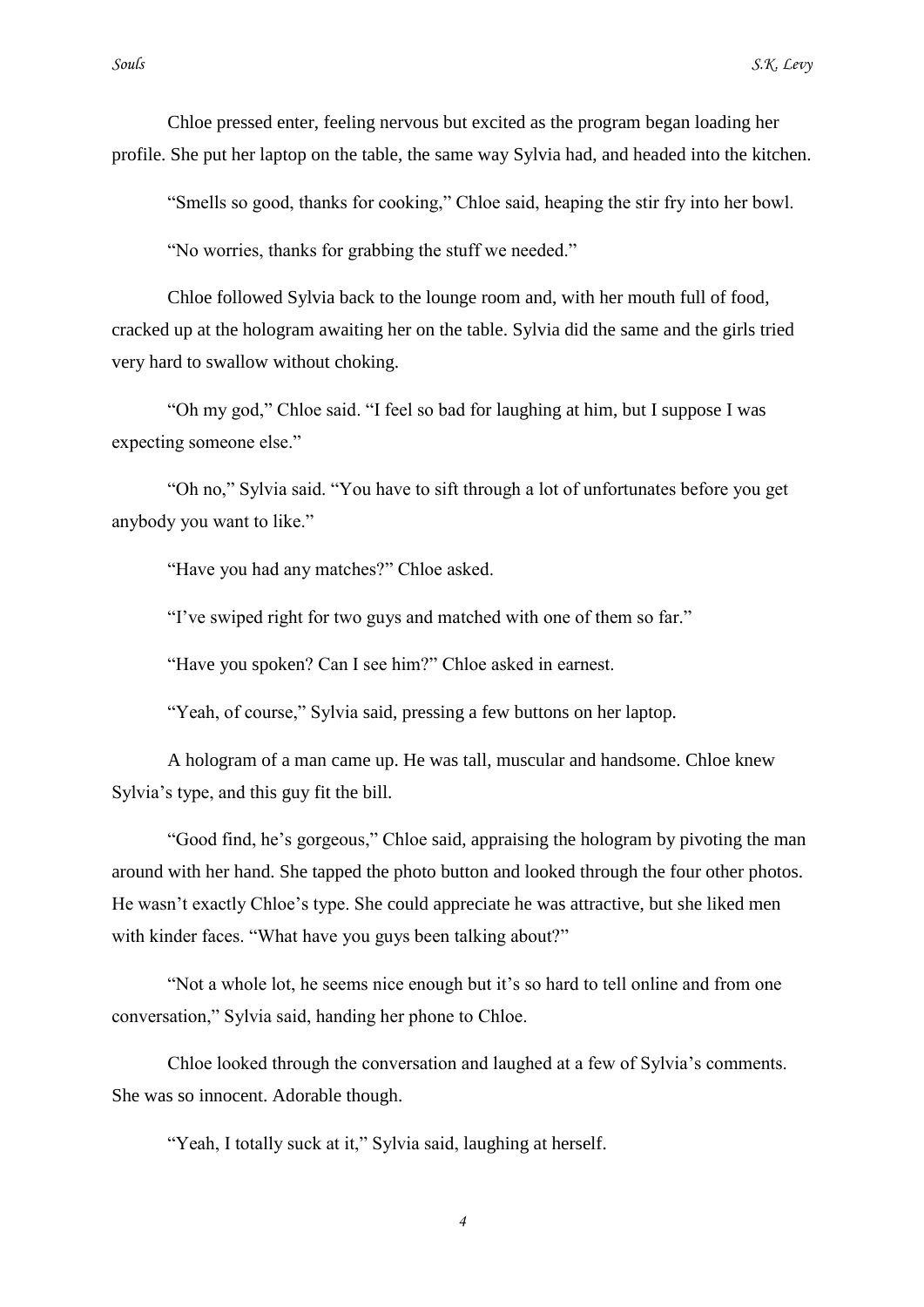"I"ll scan what you write from now on if you like," Chloe offered.

"Please," Sylvia said, smiling at her. "Keep swiping."

Chloe swiped through about fifty guys before one popped up that caught her eye.

"He's amazing," she said.

Sylvia looked at him and they both went through his stats and photos.

"Yeah, give him a like, see if it's a match," Sylvia prompted. Chloe swiped right but nothing happened. "You haven't been on for long enough. It just means that he hasn't come across your profile yet," Sylvia said.

"Or maybe he noped me." Chloe felt disheartened. He"d been her exact type.

"As if that would ever happen," Sylvia said. "You are the most beautiful person I"ve ever seen. Don"t worry, just keep swiping and maybe in a few hours or days you"ll match."

"Thanks, Sylvia," Chloe said. It had been a very long time since she"d been on a date, or with anyone. It was because of work and her studies. She was confident and didn"t have any trouble interacting with guys, it was just finding the right ones. They seemed to elude her.

"Can I use it on my phone without the hologram function?" Chloe asked. "If I want to do it on my breaks and don"t want to showcase to the world that I"m on Tinder?"

"I"m sure there"s a function. Let me have a look," Sylvia said. Chloe watched as she scrolled through the options on the laptop, her eyes scanning from left to right, faster than Chloe would have thought possible to absorb any information. Chloe was good with technology, she had to be for her profession, but Sylvia was an analyst for the government. She was basically a wizard when it came to gadgets. "No, there doesn"t seem to be. Weird. Hang on and I'll write it into your software."

"You can do that?" Chloe asked, surprised.

"Yah, sure can," Sylvia said, trying to suppress a grin. She grabbed Chloe"s laptop and began typing away. "I"m sure they"ll introduce it into an update later on, but you need to go on a date asap."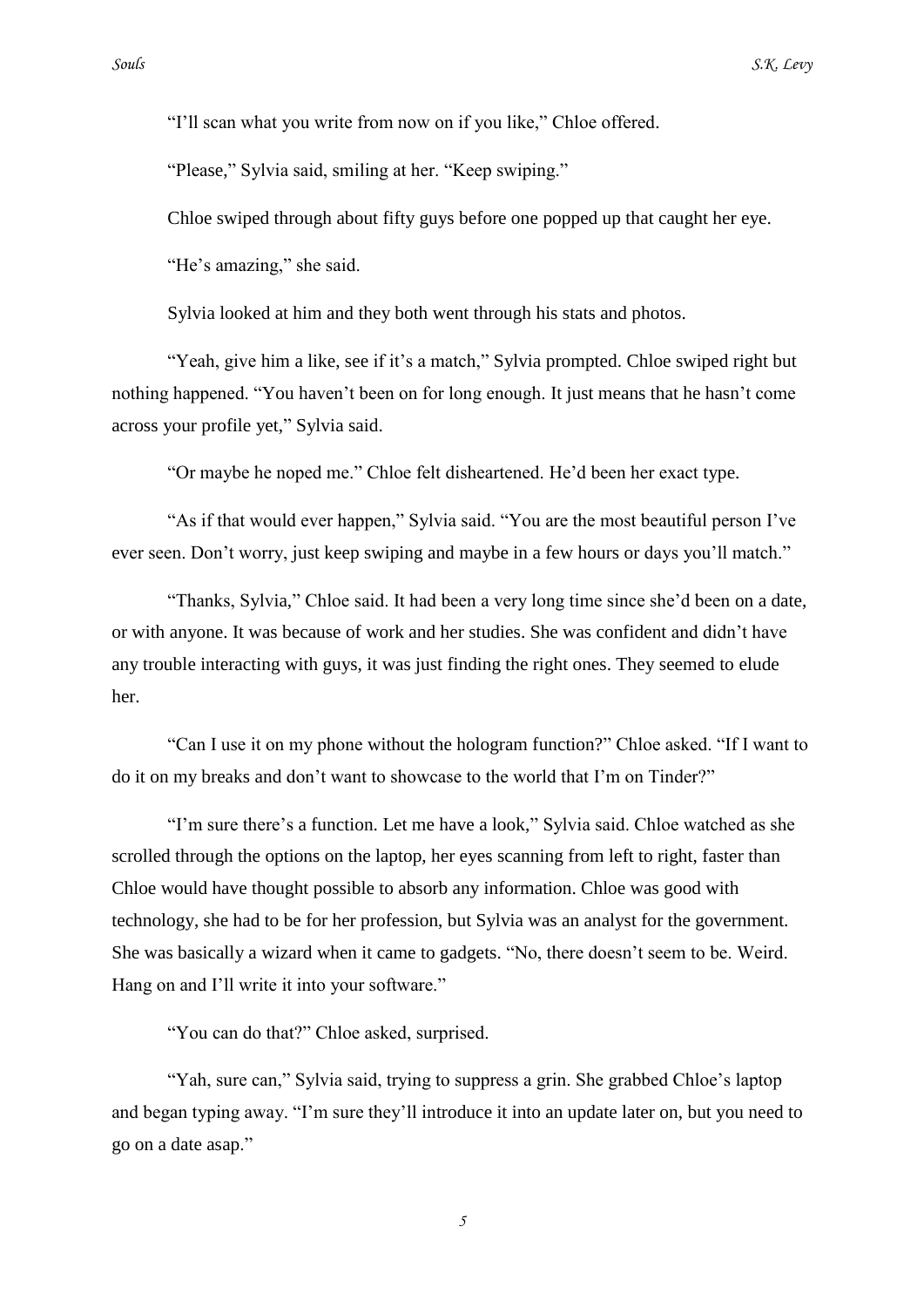"Yeah. I definitely do," Chloe sighed.

She was too busy to be lonely; working, catching up with friends, studying. But she had a hole inside that nothing seemed to fill. She"d ignored it for the better part of two years, but it was a defiant thing and was making its presence harder to deny.

"Sweet, all done," Sylvia said, placing Chloe"s laptop back on the table. She grabbed Chloe"s phone, turned it off and on and then navigated back to the program and showed Chloe the new addition. "You just have to press this button and it"ll turn the hologram function off, then you can view everyone on the screen and use the same principles for liking or nopeing."

"Thanks so much, now I won"t look as desperate as I feel," Chloe laughed.

"You aren"t desperate at all, my dear," Sylvia said. "You are so independent, it blows me away how strong you are." She hugged Chloe. Her hair smelt like strawberries. "I"m heading to bed, got to be at work at five tomorrow morning eww."

"Yuck," Chloe agreed, beginning to swipe through guys again. "I"ll wash up."

"Already done," Sylvia said. "Night."

"You shouldn"t have washed up too!" Chloe called out.

Chloe was tired though, and appreciated it. She swiped through another few guys, liked two of them, and was thrilled when she matched with them both. She waited for fifteen minutes before messaging them, disappointed that they didn"t initiate the conversation. Neither replied and that was when she realised it was ten o"clock on a Wednesday night. No wonder.

She shut down her laptop and went to the bathroom. She brushed her teeth, tied up her hair, undressed and then hit a button on the wall that started the shower. It was preprogrammed to her optimum temperature, length and body wash. The hot water relaxed her muscles. It had been a long surgery today. Eight hours. She was sore from standing and working for so long. After three minutes the water changed to include coconut body wash. She grabbed her loofah and scrubbed herself clean. After another five minutes the water automatically returned to normal, rinsing away the suds. She washed her face and then the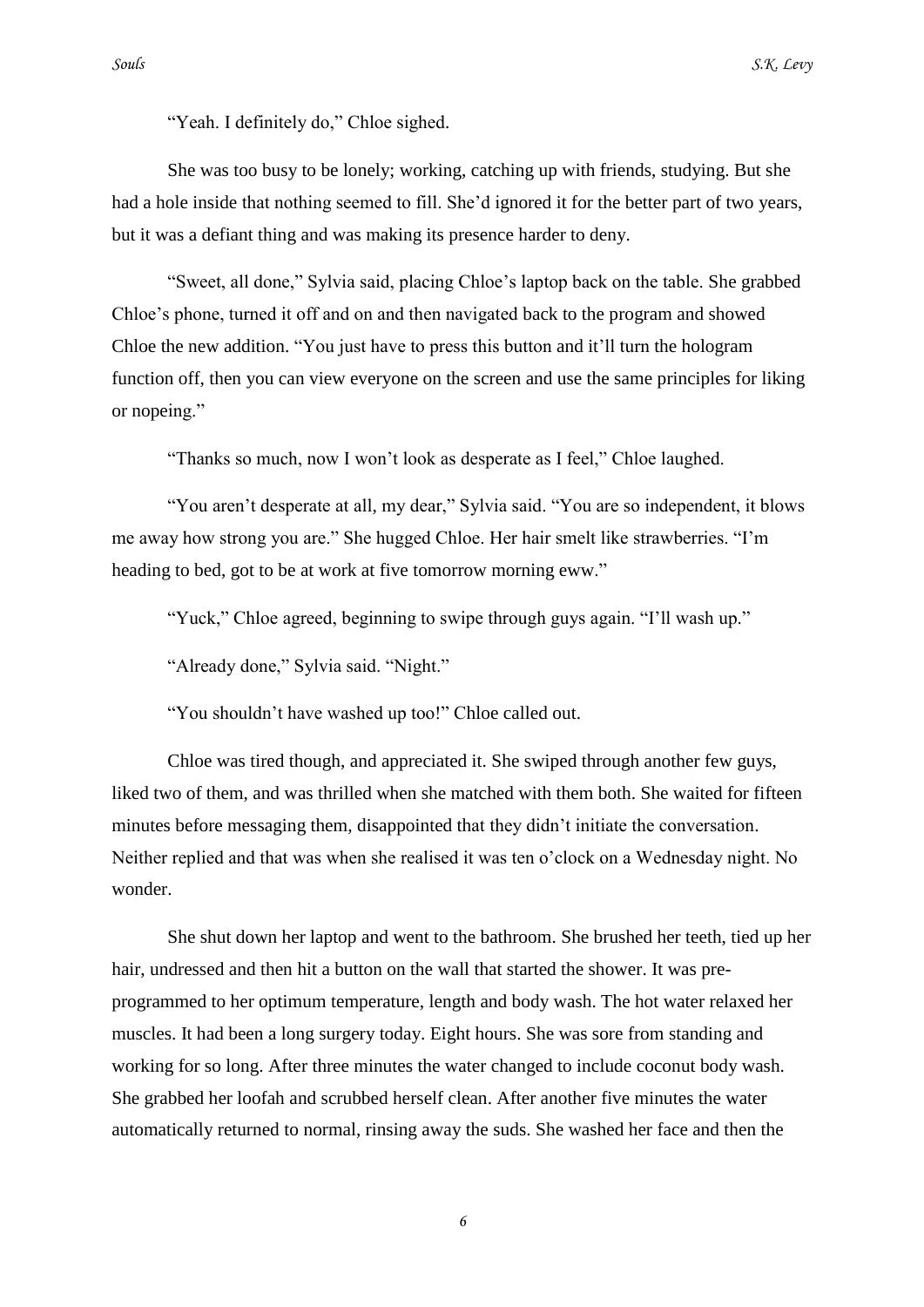water stopped. She changed into pyjamas and got into bed. Chloe rolled around for a while, feeling too tired to read, but thinking too much to fall asleep.

She was on the verge of lulling off when her phone vibrated. She was about to dim the screen when she noticed that it wasn"t a message, it was a match from *Tinder*. She sat up, awake again, and unlocked her phone. It was the guy she"d liked first! She felt a small flutter in her stomach. She looked through his profile, at his photos. He had dark brown hair, blue eyes, was fairly tall and had a very nice physique. She read his "about me" section again.

Hey, my name's Aaron, I'm a personal trainer so my job keeps me fit and busy. Love animals and the beach. Just looking to meet some nice people on here.

Chloe began typing a message. It was eleven, but he was obviously still up. Just before she pressed send, her phone vibrated. She fumbled her phone, surprised, and saw that he"d sent her a message.

Hi Chloe, I know it's late but I just had to say that you have the most beautiful smile. You seem like an interesting person, would really like to get to know you. Sleep well.

She didn"t know what to do. Should she reply? What should she say? Should she wait until tomorrow? He didn"t ask any questions, so that made replying difficult. She decided to write back. She didn"t want to play games.

Hey Aaron, thank you, that's very nice of you to say  $\odot$  I am an interesting person, you seem like you would be as well. I don"t want to keep you up though, so maybe chat tomorrow.

Chloe pressed send. She was anxious. She felt as though it was a good message, but she was long out of practise. She looked at his photos again, scrutinising him. She felt some weird connection. Some irrational feeling that Aaron was... special or something. It confused her. She was a scientist, logic was her weapon. Emotions were hormones, fabricated feelings produced by the brain. Her phone vibrated again. All thoughts of logic dissipated as she read Aaron"s next message.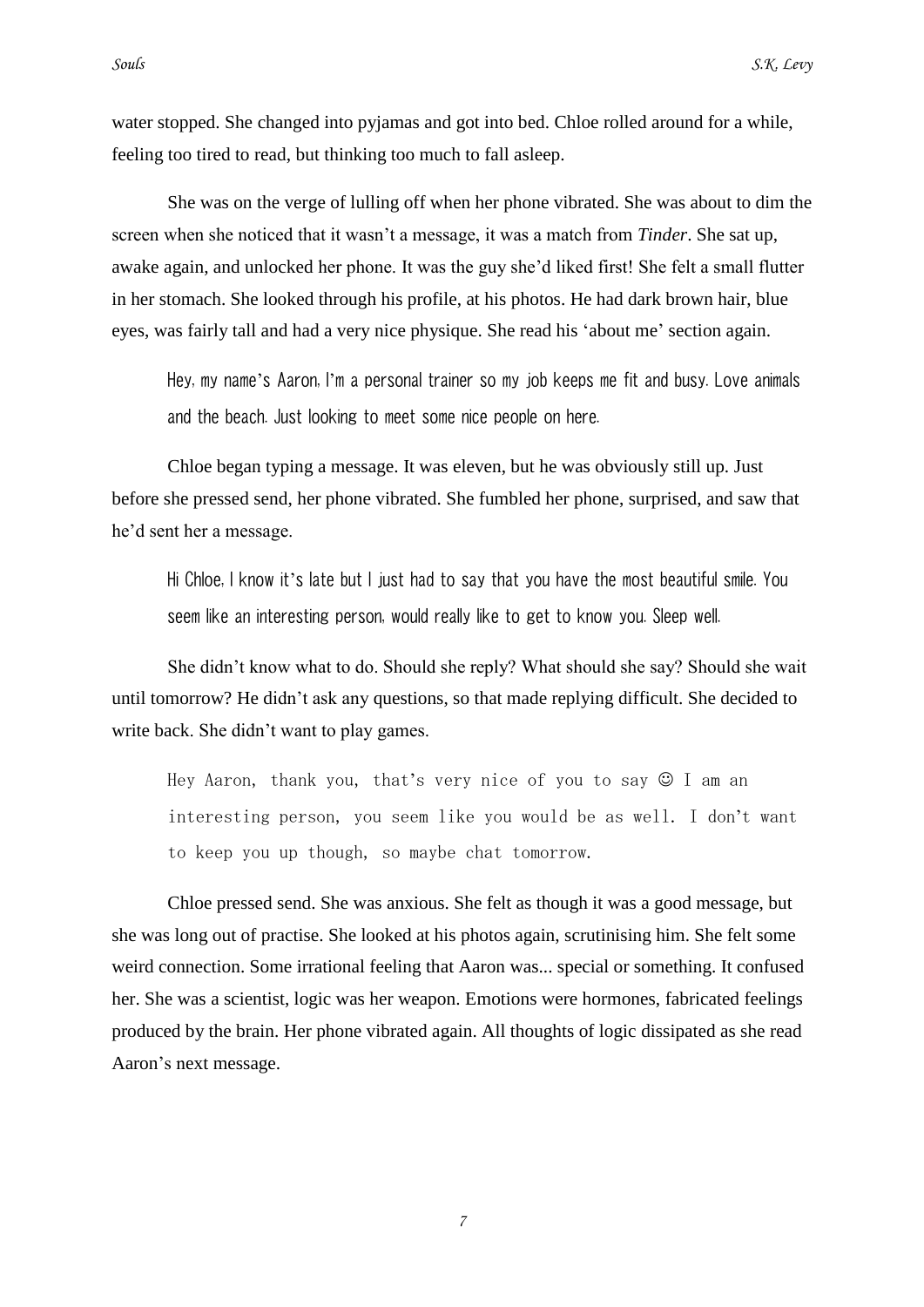you aren"t keeping me up. I"d like to hope I"m an interesting person too, but I"ll leave that up to you to decide  $\odot$  Are you working tomorrow?

Chloe smiled as she read what he"d sent. She began typing out her reply.

Yes, I'm working tomorrow. I'm on the late shift so I get to sleep in a little which will be nice after today. What about you?

What happened at work today, Dr Chloe? Yes, unfortunately I have a group at 6a.m. Not looking forward to that. I"ve got a break until midday so I"ll have a nap after I train the group and do a session myself. What time do you finish tomorrow?

Just a very long surgery—8hrs. I"m interning so I was helping the head surgeon, but it's so mentally and physically draining. I start at 1p.m. and finish at midnight tomorrow.

Woah! That"s a long shift. I guess there"s no point in me asking you out for a drink then, is there? Are you free to meet up on Friday at all?

Chloe could feel the grin spreading across her face as she read. He wanted to ask her out on a date! Wasn"t it a little soon though? They"d only exchanged a few messages. She supposed it didn"t bother her, she wanted to meet him, and didn"t want to create a false impression from their online correspondence either.

Um, yeah, Friday sounds good. I"m working from 10a.m. till 8p.m. so I could meet up for a drink afterwards?

She pressed send and felt butterflies stir in her stomach again.

Friday night it is then. Do you have anywhere in mind? Would you like dinner too, seeing as it"s right after you finish work?

Did she want to meet up with him for dinner? Drinks made escaping much easier for a first date, especially if there was no connection and it was going badly. But she knew she would be hungry and wouldn"t have enough time for a dinner break at work. She decided to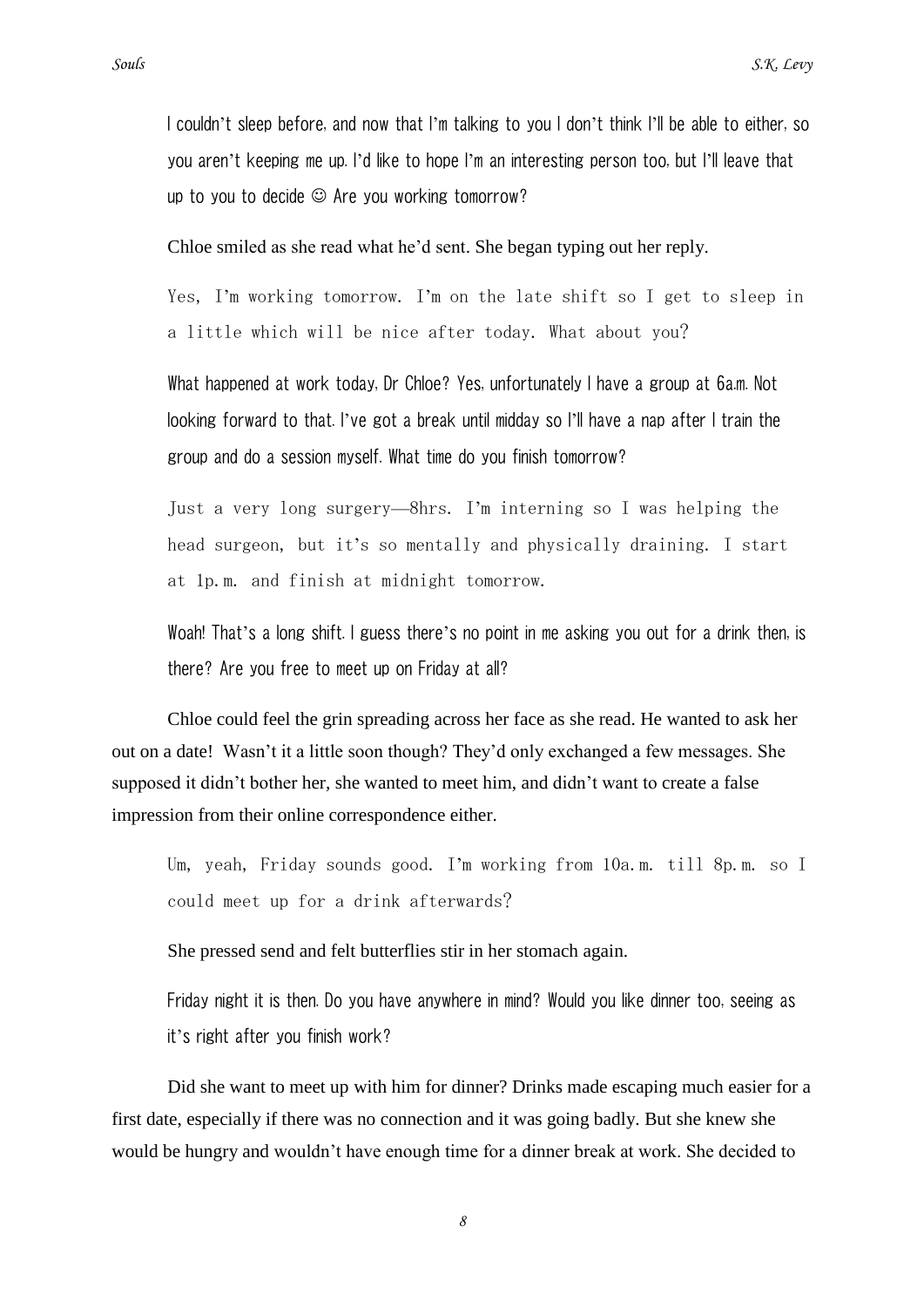give him the benefit of the doubt and go out for dinner as well. If it was awkward, at least it was just one night.

Dinner would be nice. I don"t have anywhere in mind, you can choose if you like? Could we please make it somewhere in the city, close-ish to the hospital? Otherwise we won"t eat until after 9p.m. haha.

No worries, I"ll have a look at places and send them to you tomorrow to see what you"d prefer. I"ll let you get some sleep now. Goodnight Chloe.

Goodnight Aaron.

She liked that he said her name in the message. She fell asleep after her excitement began dwindling away, drifting into a colourful dream.

 $*$   $*$ 

It was Friday evening and Chloe had just finished getting ready for her date. The hospital staff had never seen her in anything other than scrubs or her uniform and lab coat. She felt self conscious walking out of the bathroom in jeans, a red leotard and black heels. People stared, but they smiled and winked as she departed. She threw her bag and work clothes into her car, breathing faster than was warranted from the walk. She opened maps in her phone and then plugged the destination into her car. She was exhausted, so put the car on autopilot, which allowed her to nap or zone out entirely as the vehicle navigated its way to her destination. But as her car drove itself through the traffic to the pub Aaron had chosen, Chloe fidgeted and squirmed, much too nervous to relax for a powernap.

She was happy they weren"t meeting at a restaurant, the atmosphere of a pub would feel much less daunting for a first date. After ten more fidgety minutes her car pulled into a parking spot. She put on some perfume, brushed her hair, grabbed her purse and walked into the pub.

Sylvia had been elated at hearing Chloe was going on a date. She"d helped pick her outfit and had read over the exchange of messages, approving of online Aaron. She had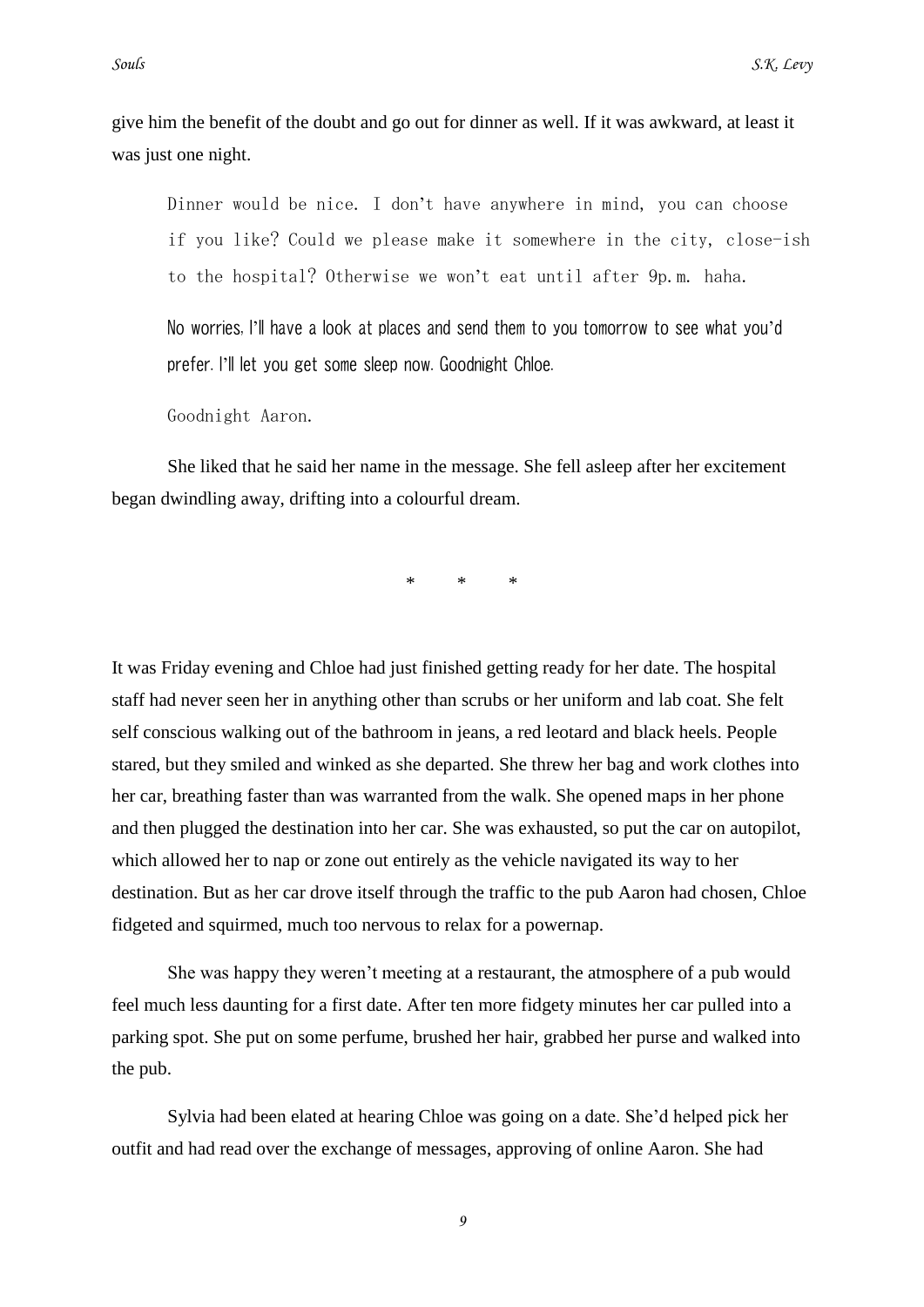demanded a message throughout the night to know that Chloe was safe and having a good time. Chloe figured she"d send one when she went to the bathroom at some point.

She tried to distract herself from the swirls of apprehension in her stomach by watching the ceiling. It was a hologram, and showed snow falling from an overcast sky. It was beautiful. Chloe felt a small shiver run up her spine and her bare arms became dotted with goosebumps. She brushed her hands up and down her skin, unsure whether she was actually cold, or if it was merely the hologram playing tricks on her mind. It was winter, but it never got that cold anymore. Snow was basically unheard of except at the very north and south of the world. Chloe sent Aaron a message to let him know she"d arrived.

"Chloe?" someone questioned from behind a moment later. His voice was deep and husky and filled with warmth that made Chloe relax before she turned around to face him.

"Hi, Aaron," she said, holding out her hand. "I"m Chloe." His hand shake was firm, at odds with the delicate kiss he gave her cheek. He smelled like mulled wine, a rich, spicy aroma that reminded her of Christmas.

"It"s so nice to meet you," he said. Chloe forgot to reply. He was much better looking in person than in his photos. His affable smile was hypnotising. "You look beautiful," he continued, looking her over with reverence in his eyes.

"You look very nice as well. Shall we?" she asked, gesturing to the restaurant section. "I'm starving."

He chuckled before answering. "Definitely." He took her hand—which Chloe"s brain said was weird, but her body said was welcome—and lead her to a table. He pulled out the chair for her, and then turned and sat opposite. "Would you like anything to drink?" he asked.

"A wine would be nice, thank you," Chloe replied.

"Which one?"

"Just the house white please."

"Hmm, I"ll have a cider," Aaron said as he ordered from the tablet menu.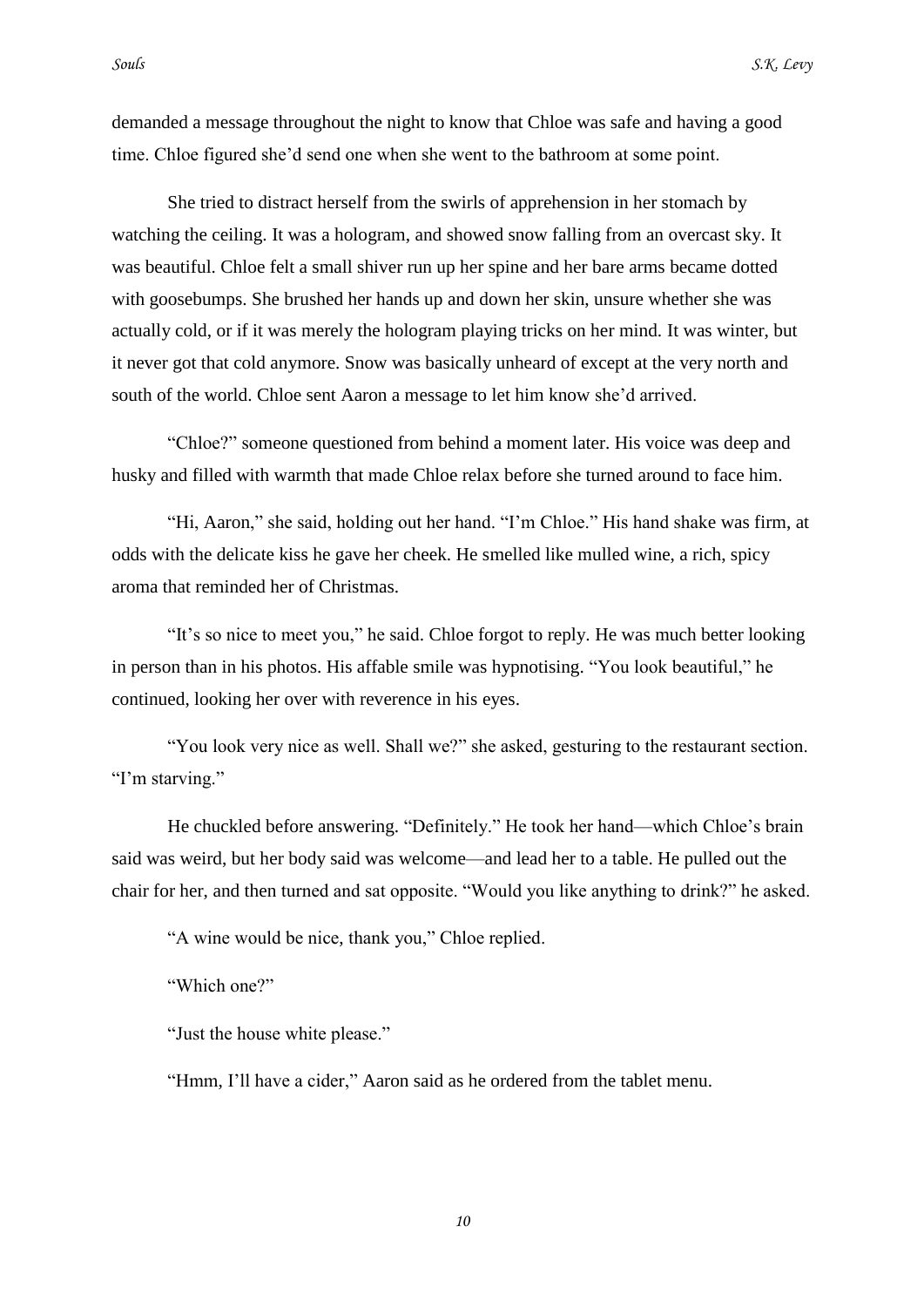Chloe moved her purse away from the centre of the table before it opened. Their drinks rose up on a platform. They took their glasses and the platform lowered, allowing the opening to close over once again.

"So, a horse, hey?" Aaron asked after he"d taken a sip of his drink.

"Oh it would be amazing," Chloe gushed. "I doubt I"ll ever be able to afford one, but I"ve always found them so beautiful and fascinating."

"How much do they cost these days?"

"They"re gradually getting cheaper, the more they"re able to breed, but an average quarter horse will set you back about five million dollars," Chloe explained. She could feel her eyes light up as she continued speaking. She"d always had an affinity for horses, even though she"d never been able to spend much time with them. "If you want a thoroughbred, they"re closer to twenty million, just for an average one. A Clydesdale is about ten, and a working stockhorse is around the same."

"How wonderful would it have been to have lived in a world when they weren"t on the verge of extinction?" Aaron replied, resting his elbows on the table and leaning towards Chloe.

"I still can"t imagine how devastating that virus must have been, to wipe out almost all of the horse population across the world."

"Wasn"t it global warming that brought that on?" Aaron asked.

"Yes, or apparently so anyway. I've done a lot of reading on the subject and they weren't as technologically advanced back then, obviously, so the data isn't as accurate or reliable as it could have been."

"Oh, that science talk is very sexy," Aaron teased.

Chloe laughed. "Sorry, if I get sciencey on you again, let me know."

"No, it is actually very sexy. I like that you're intelligent."

They locked eyes for a moment, but their gaze was interrupted by the table serving them again. The middle opened and the platform provided them with a plate of bruschetta before closing.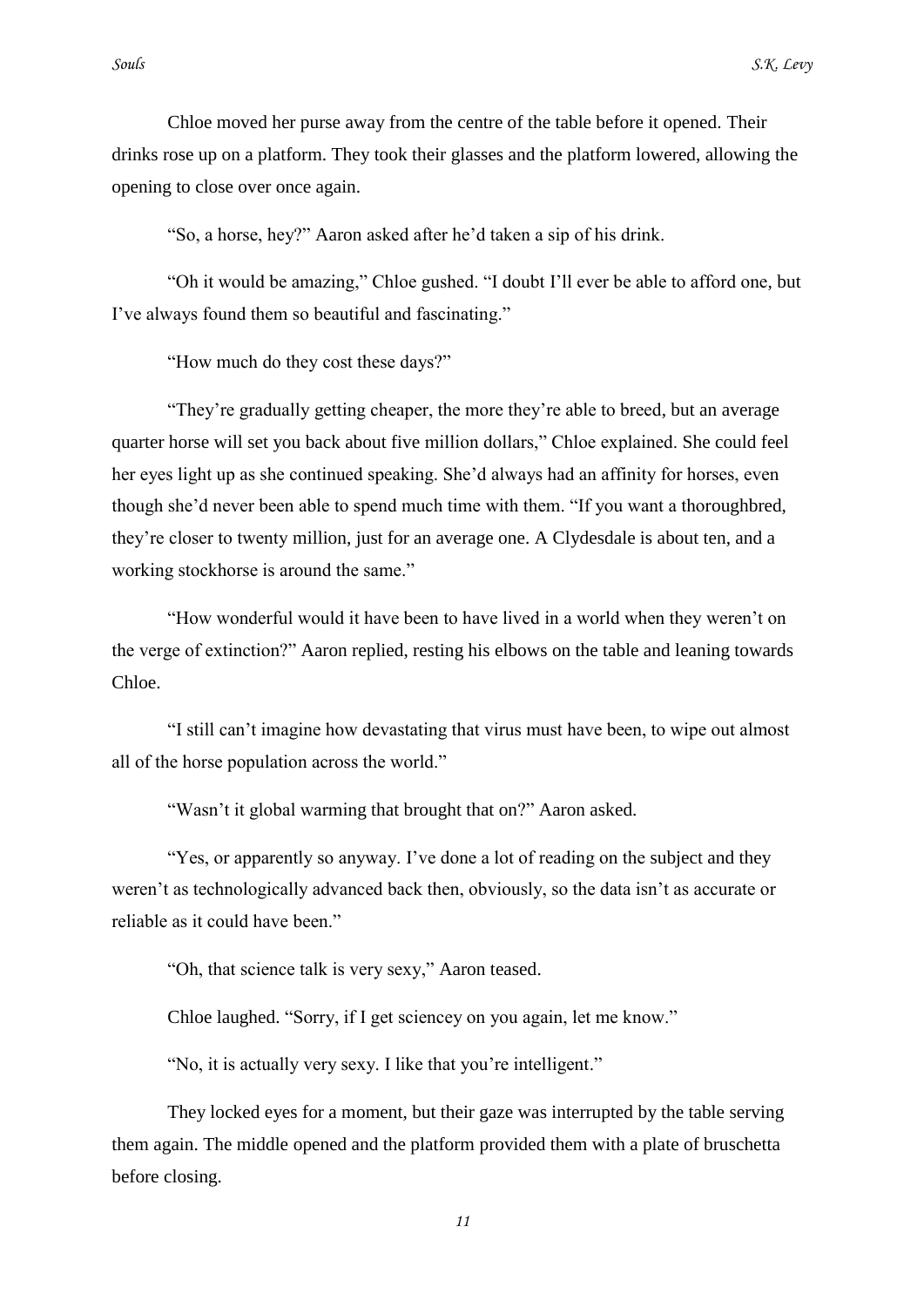"I hope you don"t mind, I ordered this for us to share before our mains," Aaron said, gesturing with his long fingers for Chloe to help herself.

"No, I absolutely love bruschetta, it's one of my favourite things."

"Excellent," Aaron said, looking relieved. "Any idea what you"d like for your main?"

"Maybe the chicken parmigiana," Chloe said, tracing her finger down the tablet screen. Aaron laughed. "What is it?" she asked.

"I was going to get the same thing."

"It"s always a good choice," Chloe said, ordering the two meals from the tablet. "Tell me about your personal training."

"I"m a runner, but was better when I was younger. I represented Australia at a few international competitions—"

"Oh, wow," Chloe commended.

"Thanks." He smiled into his lap. "But I was always pretty skinny. I wanted to put on some muscle so I started training differently and was amazed at how the body changes to different styles of exercise. I decided to do my PT course and help other people reach their goals." Their meals arrived then, steaming hot from the opening in the middle of the table. They smelt mouth-watering. Chloe and Aaron both dug into their chicken. "But enough about my job, *your* job is insane, I can't believe how smart you must be."

"Just lots and lots of study."

"Don"t play it down, you"re a paediatric surgeon, Chloe."

"Okay, I"m pretty smart," she laughed. "But I worked hard to be where I am."

"It"s very impressive," Aaron said. After a beat, he continued. "What"s one thing that you wish you could do?"

"Out of what?"

"Out of anything," Aaron said. "If you were going to die tomorrow, what would you want to do right now—aside from ride a horse, 'cause I already know that about you." He smiled.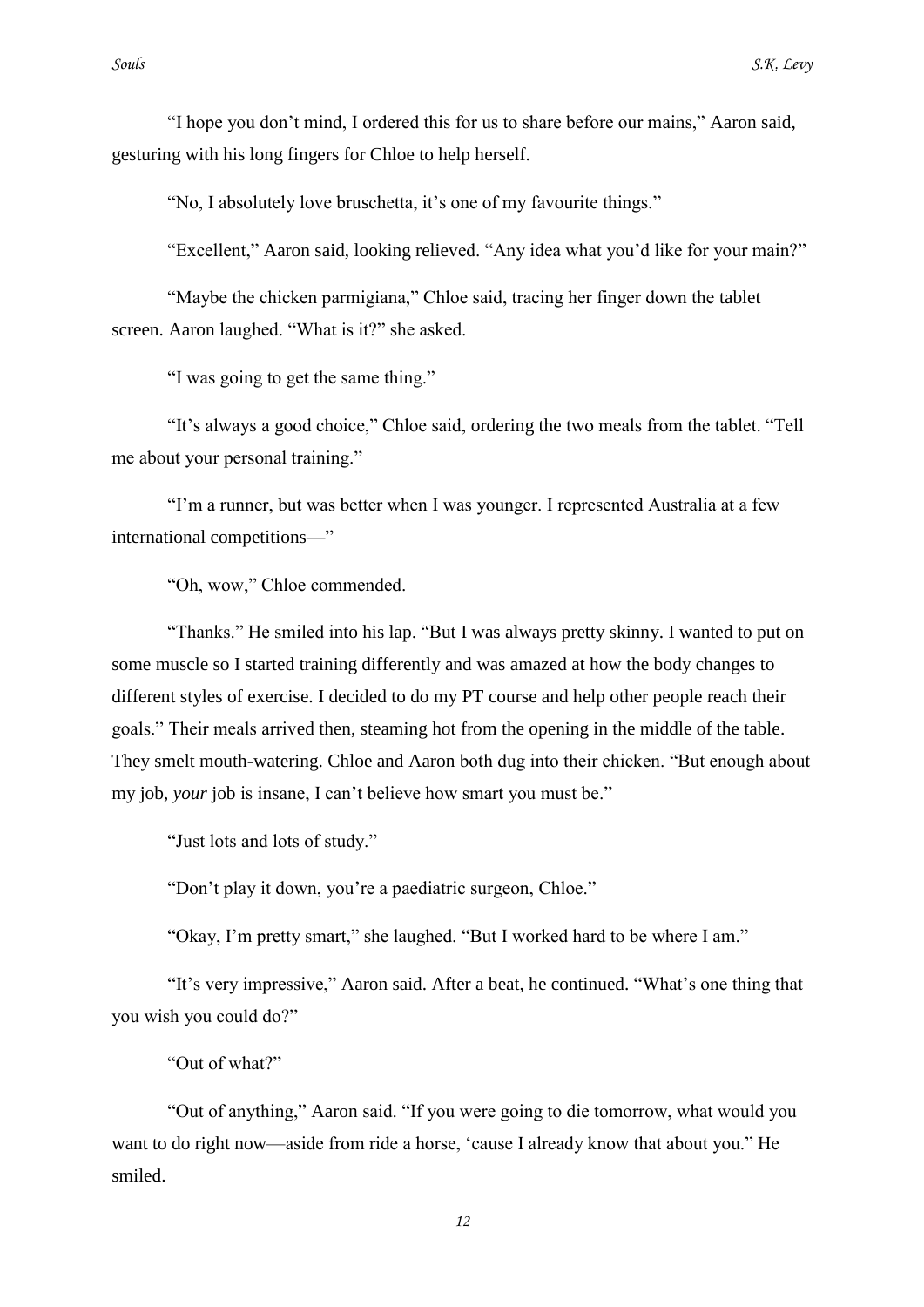"I would want to see snow. Real snow. I"d want to go snowboarding like you see in the movies and on the history channel." Chloe looked at Aaron"s expression—he was smiling but his eyes were wide, amused. "What?"

"That's what I'd want to do too." The coincidence was funny, but she was sure every second person in the world would want to see snow these days. Another wine and cider popped up as they each finished their meals. "Would you like to play pool?" Aaron asked, taking his cider and sliding his chair out a fraction.

"Yes," Chloe said, standing and taking her wine and purse. She walked ahead of him, grinning to herself.

"I have to warn you," Aaron said as they reached the table. "I"m not half bad." He winked and it sent flutters through Chloe's chest.

"We"ll see, Aaron. We"ll see."

 $*$  \*

"So, how was it?" Sylvia asked as Chloe walked through the front door.

She pulled off her heels and flopped onto the lounge. She couldn"t wipe the smile off her face. "Yeah, it was good."

"Details, please."

"Argh he was *so* nice and handsome and we just clicked, you know?"

"Did you kiss?"

"Yes," Chloe said, her voice turning child-like.

"Oh! Was he good?" Sylvia asked.

"Very."

"Tell me about it."

"We had dinner and talked and then we played pool—"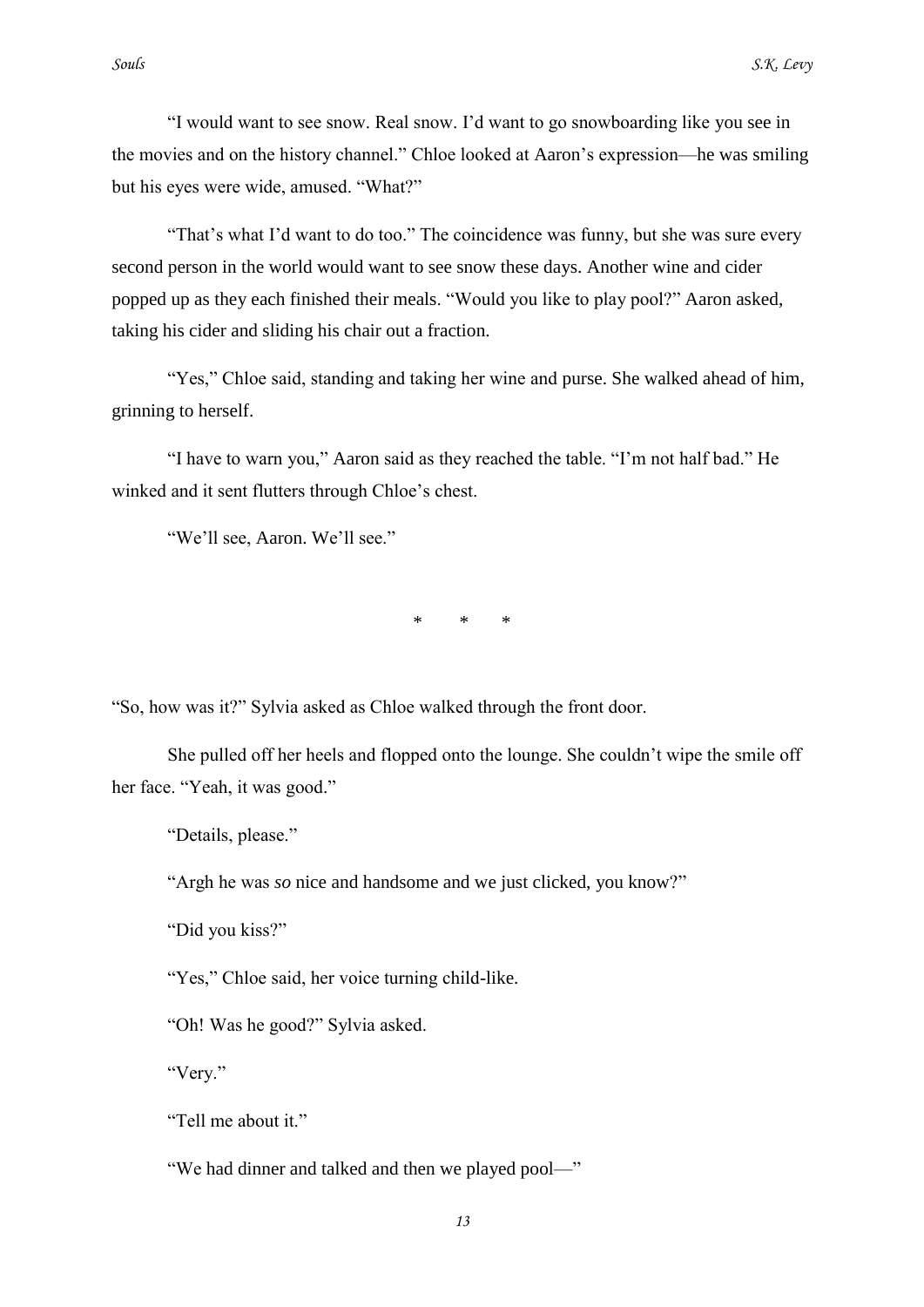"You beat him, right?"

"Of course," Chloe said, feigning shock that Sylvia would need to ask such an obvious question. "Then he walked me back to my car and he just leant in and went for it."

"What was it like?" Sylvia asked.

"He held me really tight and... I"m not sure how to explain it, but you know when you kiss someone for the first time and it takes a couple of goes to know how the other person kisses and for you to work well together?"

"Yep."

"Well, it was like that didn"t exist, like as soon as our lips touched, moving together was just second nature."

"That's a really good sign. Are you going to see him again?"

"He asked me to come over tomorrow night. Is that too soon though?"

"To his house?"

"Yeah"

"Wow. That seems pretty full on. You can"t trust someone after such a short amount of time, so be careful if you do go, and don"t do anything you don"t want to. There"ll be more pressure on you, being at his house."

"I know, that"s what I"m worried about. I know that I"ll be able to say no, if he does want to do anything, but I don"t know if I *want* to say no."

"It"s completely up to you. Just do what your heart tells you."

"Thanks, mushball," Chloe teased, eliciting a grumble from Sylvia. "I"m going to bed. Absolutely buggered. I'll see you tomorrow. Night."

"Night, my dear."

Thank you for tonight, it was lovely meeting you, and yes, I"d like to come round for dinner at yours tomorrow night, just let me know the time and address Xx.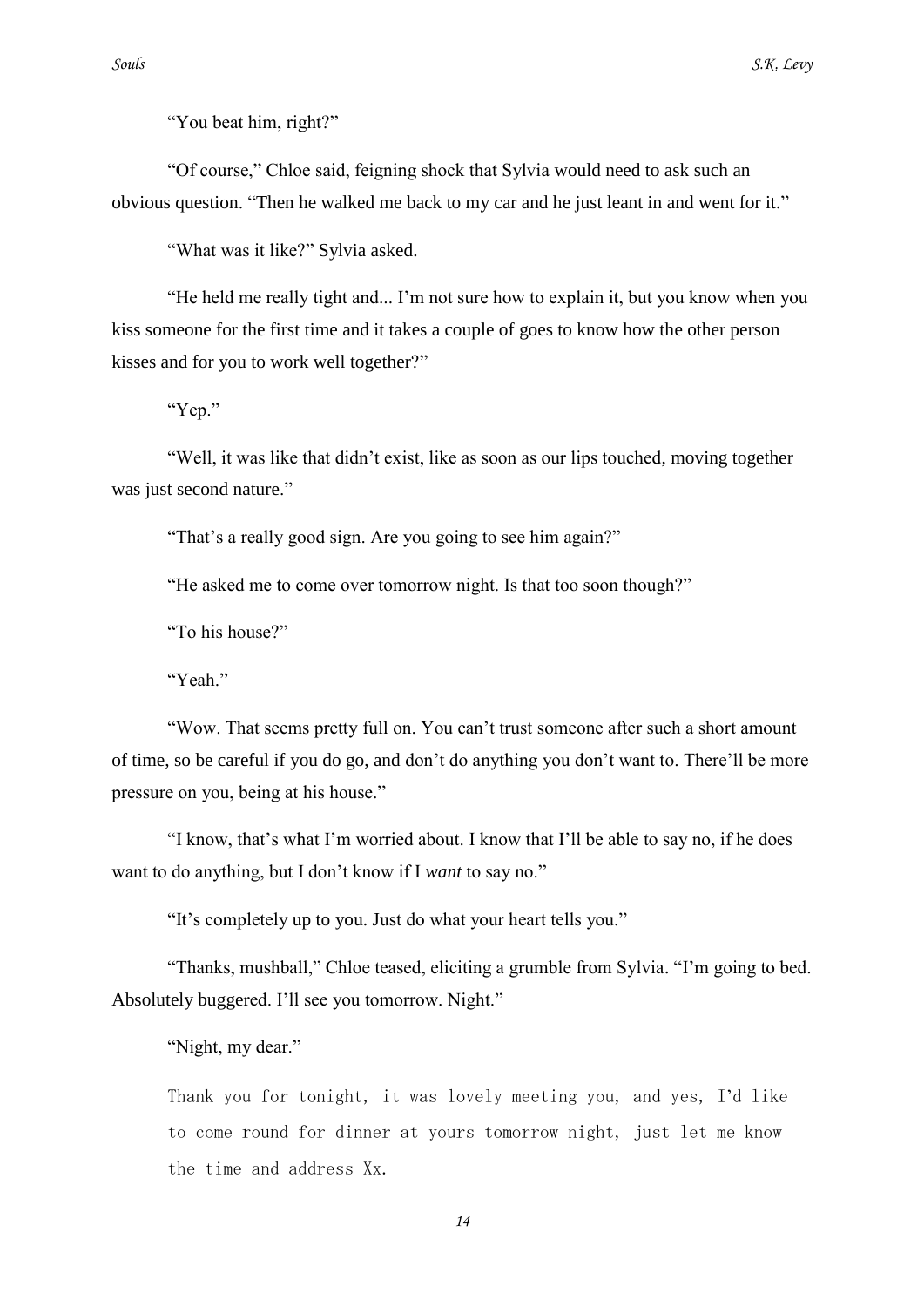\* \* \*

"Hey, come on in, how are you?" Aaron asked, welcoming Chloe inside.

"Yeah well thanks, how was your day?" She looked around the apartment . It was spacious, modern, simplistic. She really liked it.

"It was busy, Saturdays always are for me, so it will be nice to spend a night in with you," he said, smiling crookedly at her.

Chloe felt her cheeks redden. "Here you go." She handed him a bottle of wine to go with dinner.

"Hey!" he exclaimed. "You didn"t have to do that, you drove out here, dinner"s on me"

"You paid for everything last night and you"re cooking tonight so it was the least I could do."

"Well thank you. Actually, dinner"s ready now so did you want to head over to the table?"

"Sure thing."

She walked over and poured them a glass of wine each as Aaron brought plates filled with delicious smelling food out from the kitchen. He placed them in the middle of the table, which he"d set before her arrival.

They ate and talked and drank and talked and Chloe couldn"t remember feeling so comfortable with anyone before, except for Sylvia. When Aaron suggested they watch a movie she knew it was the turning point of the evening. She could refuse, and leave, saying she was tired and that they"d meet up again soon. Or she could agree and see where the night took them. Her deliberation must have taken longer than she thought, as Aaron interrupted her thoughts.

"It"s okay, you know. You can go home if you like."

"I don"t want to go home," Chloe said. Aaron exhaled in obvious relief. "But I don"t want to *do* anything with you tonight either. I mean, I do, but I'd like to maintain some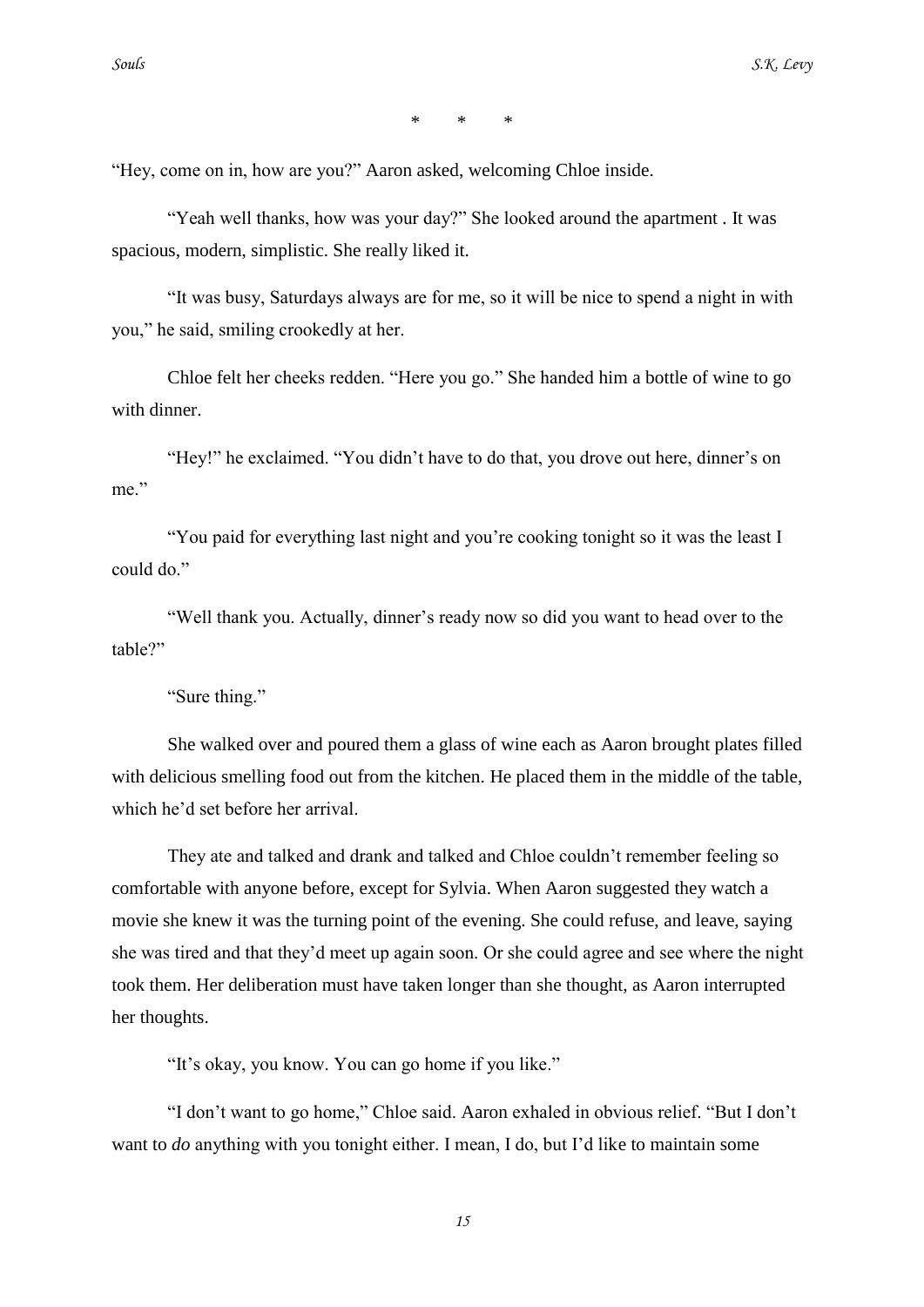I don"t want to make that mistake again," Chloe explained.

"No, of course. I don"t want you to feel pressured because you"re in my home. I would love to, uh, *do* things with you... But you never get the *waiting* back. I"m absolutely fine with just watching a movie."

"Why are you on *Tinder*?" Chloe asked as they stood and made their way to the lounge.

"Hold that thought," Aaron said, lifting a finger to indicate he"d be back shortly. "Sorry about that," he replied, returning with chocolate covered strawberries and more wine.

"You have no need to apologise if you"re walking into a room with chocolate and booze," Chloe said, her tone playful.

Aaron laughed as he set down the plate and wine and then sat beside her. Their legs were touching. It made Chloe very aware of herself, and of their proximity.

"I decided to go on *Tinder* because my ex and I broke up a while ago and I"m over it, I've done the rebound thing, but I guess I've just been a little empty since then. It's hard to meet people, and everyone"s getting on it, so I thought why not?" He took a sip of wine and then picked up a strawberry. Chloe couldn"t help but notice again how elongated his hands were—strong and calloused, from lifting weights, but long and delicate, like a pianist. He raised the strawberry to his mouth and took a bite. His lips curved around the chocolate, reminding Chloe of their kiss. She felt something stir deep within her stomach. "You?" he asked.

"Oh, me, um, right." Chloe brushed her hair to one side in a nervous gesture. "My roommate, Sylvia—also my best friend—was on it and showed me her profile and I thought the same, why not have a go and see what it"s like? My work keeps me so busy and I"m constantly studying to keep up with everything, that meeting people in the real world is difficult."

Aaron stared at her for a moment. She felt like she was looking into a mirror. Clearly their faces were dissimilar, but her exact expression was reflected back at her.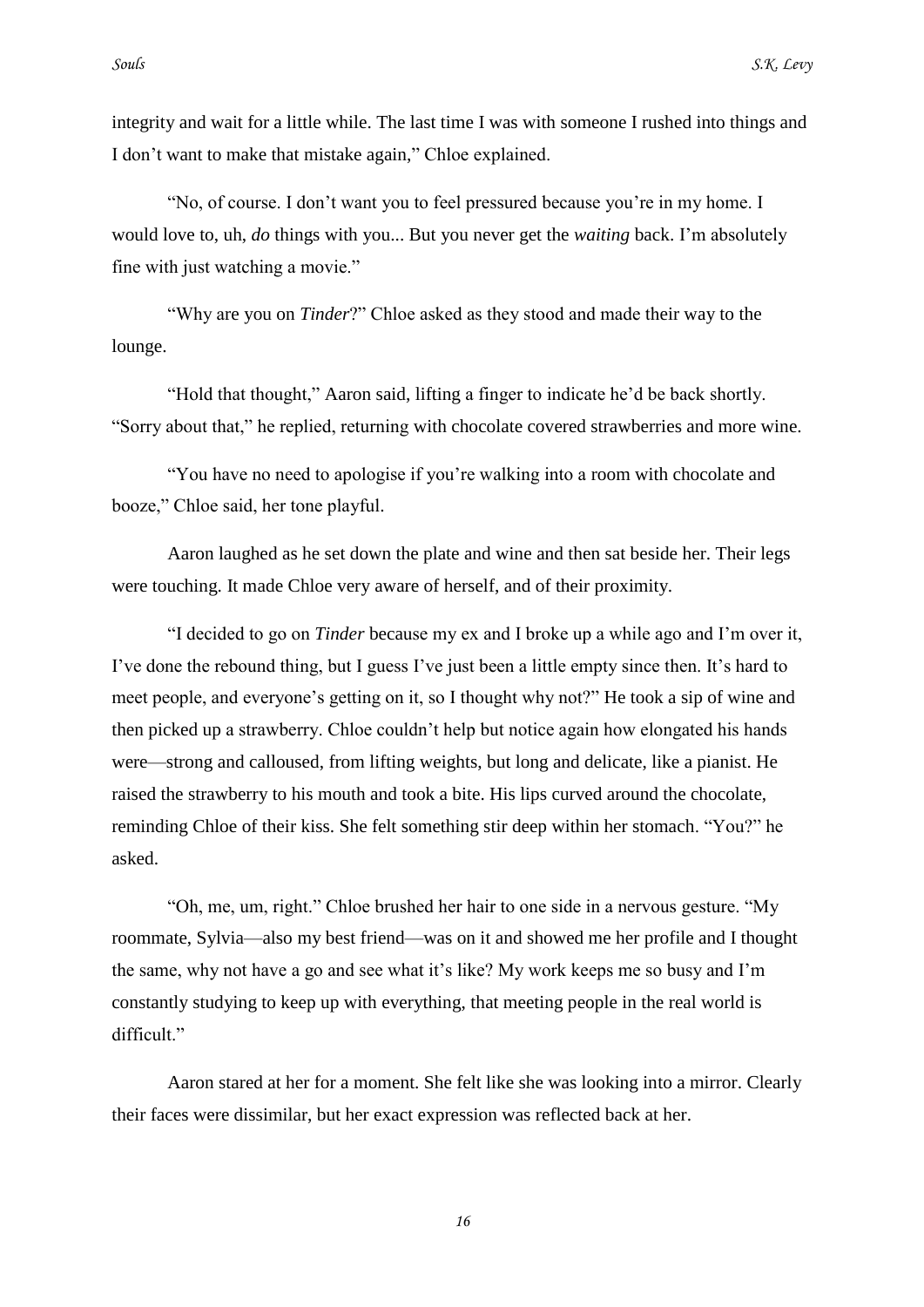She leant forward, inching towards him. He reciprocated the movement until they were as close as they could be without touching. Chloe closed her eyes and as they were about to kiss, the ground started shaking.

"Oh no," Aaron said, jumping up and pulling Chloe with him. "Into the bathroom, I've got a mattress ready!"

Even though the bathroom was just down the hall, the earthquake had already hit. Chloe fell to the floor, but Aaron picked her up and ran as best he could despite the tremors underfoot. He threw open the door and placed Chloe in the bathtub. He then raced across the hall and opened a storage cupboard—Chloe had leaned out of the tub to see—he extracted a foam mattress and returned to the bathroom, keeping one hand pressed to the wall, steadying himself. He closed the door, jumped into the tub and placed the mattress over the top, covering them from falling debris.

Minutes passed and they were rocked around. The earthquake was strong. Chloe was sure it would be a higher Richter rating than any she had experienced. The bathtub wasn"t built for two people to lay side by side. They were entangled in each other, limbs entwined, bodies pressed together. Aaron"s muscles provided a buffer on most of Chloe"s left side, but her right side felt bruised from ricocheting between Aaron and the cold ceramic curve of the tub.

"Are you okay?" Aaron asked, his voice strained from what Chloe thought was fear and pain.

"Sort of," Chloe responded, her teeth clashing together as her head hit the tub.

"It should be over soon," he reassured her.

He changed his position slightly, as much as he was able, and lay on top of her. The tremors were subsiding, but Aaron"s weight helped Chloe from being thrown around so much.

"Thank you," she said, clasping her arms around his torso.

They were used to earthquakes. They probably occurred every six months or so, and were usually just small tremors, lasting for thirty seconds or less. This one had been large. And it had gone for at least three minutes.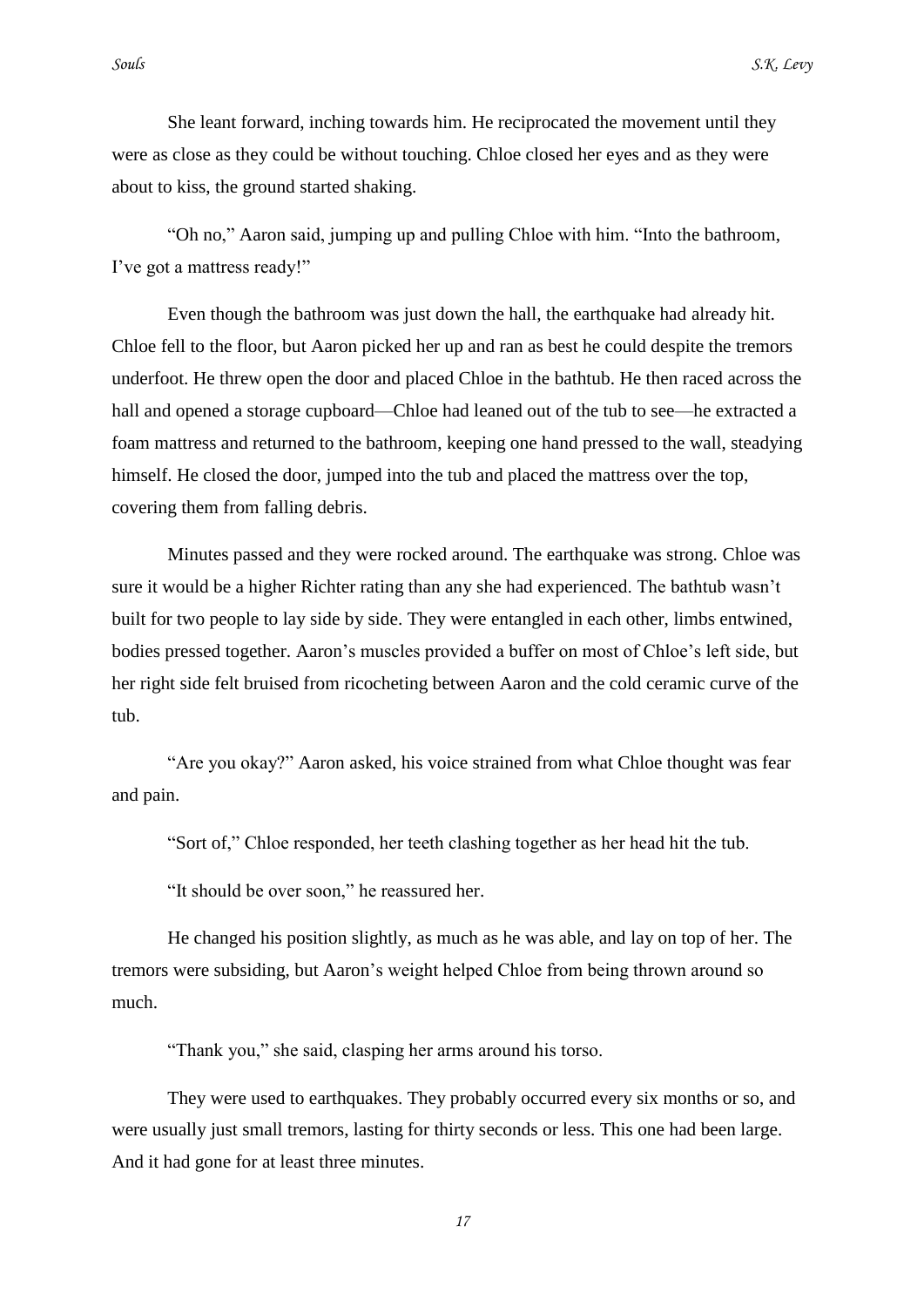"I think it"s over," Aaron said. His head was pressed to the side of hers and his breath tickled her neck as he spoke.

"Aftershocks?" Chloe asked, feeling too scared and sore to say anything more.

"We"ll wait in here for another ten minutes or so, just to be safe," Aaron decided. "I don"t want anything to happen to you."

Chloe just nodded. She had a huge headache and could feel a lump growing on the base of her skull. Actually, she could feel a lump growing somewhere else, too.

"Aaron," she said, laughing. "Are you happy to see me or something?"

"Shush, you." She knew he could have raised his head to look her in the eye as he spoke, but he kept his face hidden, pressed to the side of hers. "We just survived a crazy earthquake and I'm lying on top of the most beautiful girl I've ever seen, can you really blame me?"

Chloe blushed and was about to reply when the building started shaking again. Aftershocks.

"It's okay," Aaron whispered as Chloe tensed up.

She sucked in a quick breath and braced herself, ready to be thrown around again, like coins in a piggybank.

"Can you tell me something?" she asked.

"What do you want to know?"

"Anything," Chloe replied through gritted teeth. The tremors were violent. "Anything to take my mind off this. I"m scared."

"Me too," Aaron admitted. "Okay, I"ll just tell you—some of my favourite things because these tremors—are making it—hard to speak."

Chloe squeezed her eyes shut and concentrated on his voice, his Christmas scent and his sculpted body on top of her.

"Watermelon. Ice-cream," he began. "Dogs. Superhero movies. Exercise. Well, that was an obvious one." He laughed, and the vibrations from his chest seeped into Chloe,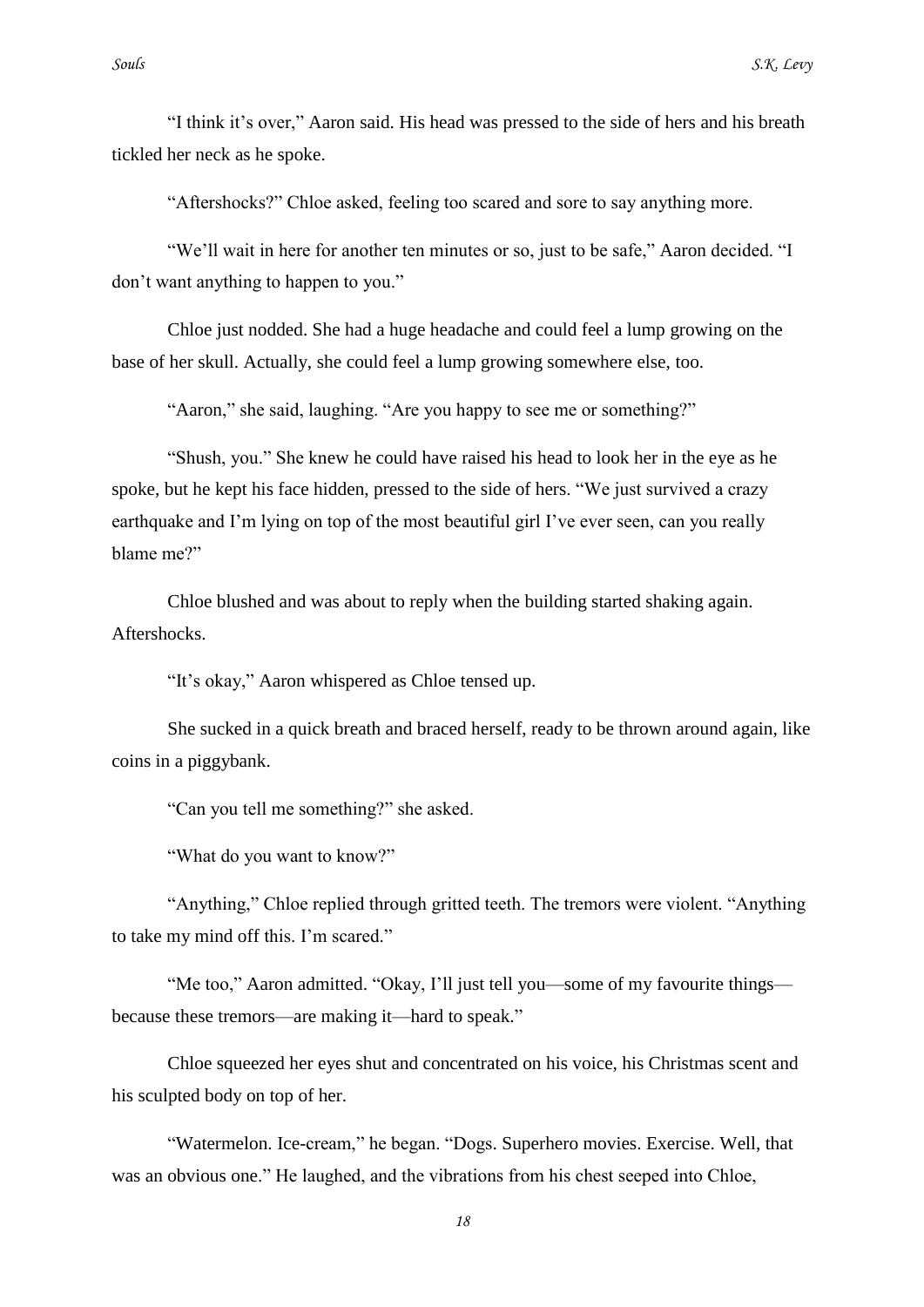calming her, allowing her to relinquish her grip on his torso slightly. "The way you smile. Your perfume. The smell of your hair, like coconut."

By this point the aftershocks had stopped. Chloe's heart rate remained accelerated, but her fear of the earthquake had disappeared. Given their position, she knew that Aaron could feel it. She raised her arms from their curled position around his body and placed her hands on the side of his head. She ran her fingers through his thick hair and then took his face and directed him to look at her. She kissed him. A strange but wonderful electric connection formed between them. It was a familiar sensation, but that was ridiculous as she had never *actually* felt that feeling before. She thought it must have been a feeling from a dream, nothing tangible, only something remembered.

Aaron pushed his hips into her and she stopped thinking of anything but him.

\* \* \*

"Oh my god, are you okay?" Sylvia asked, hugging Chloe with crippling strength as she walked through their front door.

Chloe squeezed back, so happy to see her friend safe. The same could not be said for their apartment though. "Yes, I"m okay, what about you?"

"I was here when it hit and I just did the usual hide out in the bathroom," Sylvia began. "I didn"t have enough time to save any breakables, though." She looked around the room, a saddened expression on her face.

Chloe surveyed the damaged. Obviously Sylvia had cleaned up, but there were lots of things missing. Presumably broken and thrown away. There were cracks in the walls that hadn't been there before; new, cheap light globes replaced their previous pendants, and as Chloe entered the kitchen, she saw they hardly had any plates or bowls left.

"Don"t be silly, as if you would ever have time to save breakables when an earthquake hits," Chloe said. "The same thing happened at Aaron's. At least we're all safe."

"Are you heading into work today?" Sylvia asked.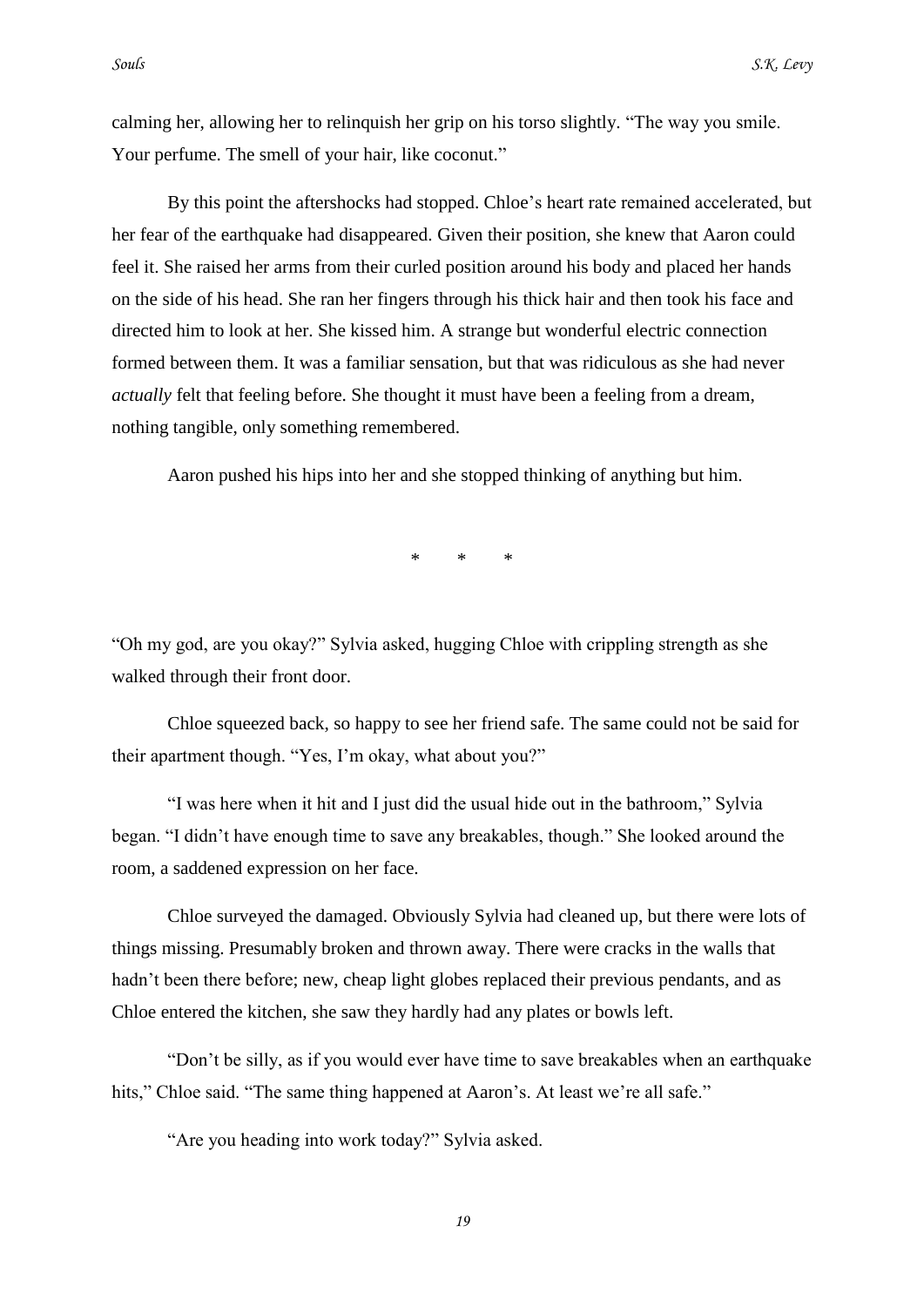"Yeah, I got called in. There have been a lot of injuries."

"I thought you would be. Let me know if you"ll be home for dinner, reception should be back up soon," Sylvia said, glancing out the lounge room window. "I was so worried about you last night, not knowing if you were okay and unable to contact you." She wiped at a tear on her cheek.

Chloe took Sylvia in her arms again and rubbed her hand up and down her back. "It was a bad one," she said. "But it's okay, we're all okay now."

\* \* \*

A month had passed and Aaron was coming to Chloe"s place tonight. Sylvia was out, so they"d have the apartment to themselves. The devastation left by the earthquake had been quickly cleared. Robots had been sent out to clean the streets and search for people trapped in wreckage. Chloe had been busy at the hospital, with so many additional patients, and the pair hadn"t been able to spend much time together. She was excited about tonight, and had spent the afternoon getting dinner prepared.

A knock on the door indicated Aaron"s arrival. Chloe felt her stomach swirl and she tried not to rush to answer the door. Aaron stood, soaking wet, holding a brown paper bag in both hands.

"If you could have picked any dessert for me to bring over, what would it be?" he asked with an uneven smile.

"Uh, cookie dough ice-cream?" Chloe replied.

Aaron"s eyebrows shot up and his smile turned into a grin as he opened the bag and extracted a litre tub of cookie dough ice-cream. "Weird," he said.

"Definitely weird," Chloe replied, inviting him in. "Did you want to have a shower or dry off?"

"I'll just grab a towel if that's okay, it's pissing down out there."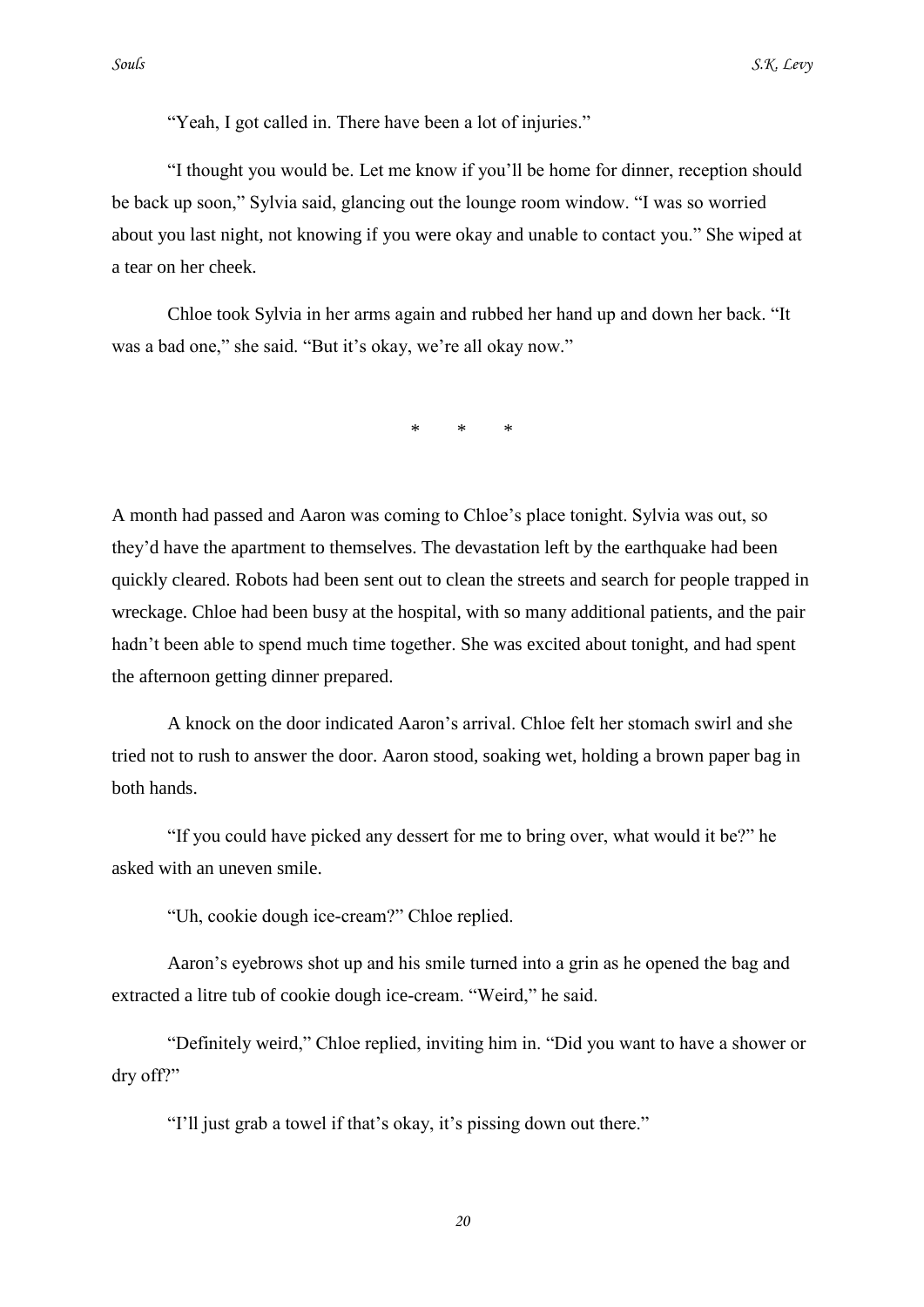"Sure thing," Chloe said, placing the ice-cream in the freezer. "Grab a fresh one from the linen closet."

Chloe returned to the stove, stirring the curry she"d made. The soft *click* of the rice cooker went off. Aaron"s hands took hold of her hips. His chest pressed to her back. His lips pressed to her neck.

"Mmmm smells good," he murmured, trailing kisses along her throat.

"I'm glad you think so," Chloe breathed. "I hope it's not too hot for you."

"I meant you," Aaron amended. Chloe"s breathing became shallow, but faster. "I can handle the curry. I like spicy. You, on the other hand, I"m not sure about." He spun her around. The wooden spoon Chloe had been holding clattered on the side of the pot. "I"ve missed you."

Before Chloe could say anything, he was kissing her. He picked her up. She wrapped her legs around his waist. He took her to the bedroom.

"What about the curry?" Chloe asked, as he threw her onto the bed. She was thankful she"d turned the stove off.

Aaron undid the button and fly on her jeans and pulled them down, slowly, trailing his long fingers over the skin of her thighs. She extracted her legs and he tossed the jeans aside. Her heart was racing. He then repeated the process with her underwear. Her skin felt too warm. He laid down in between her legs.

"I"d prefer to have you for my entre."

Chloe did not object.

\* \* \*

"It"s okay, Aaron, just hold on!" Chloe screamed as she pressed her hand to his wound.

His reply was a faint gurgle. It terrified her. Her hands were covered in blood. She wiped them off on her white shirt. They"d been together for six months now and he was her soul mate in every way. She couldn"t lose him.

"I"ve already called the ambulance, they"ll be here soon, stay with me," she pleaded.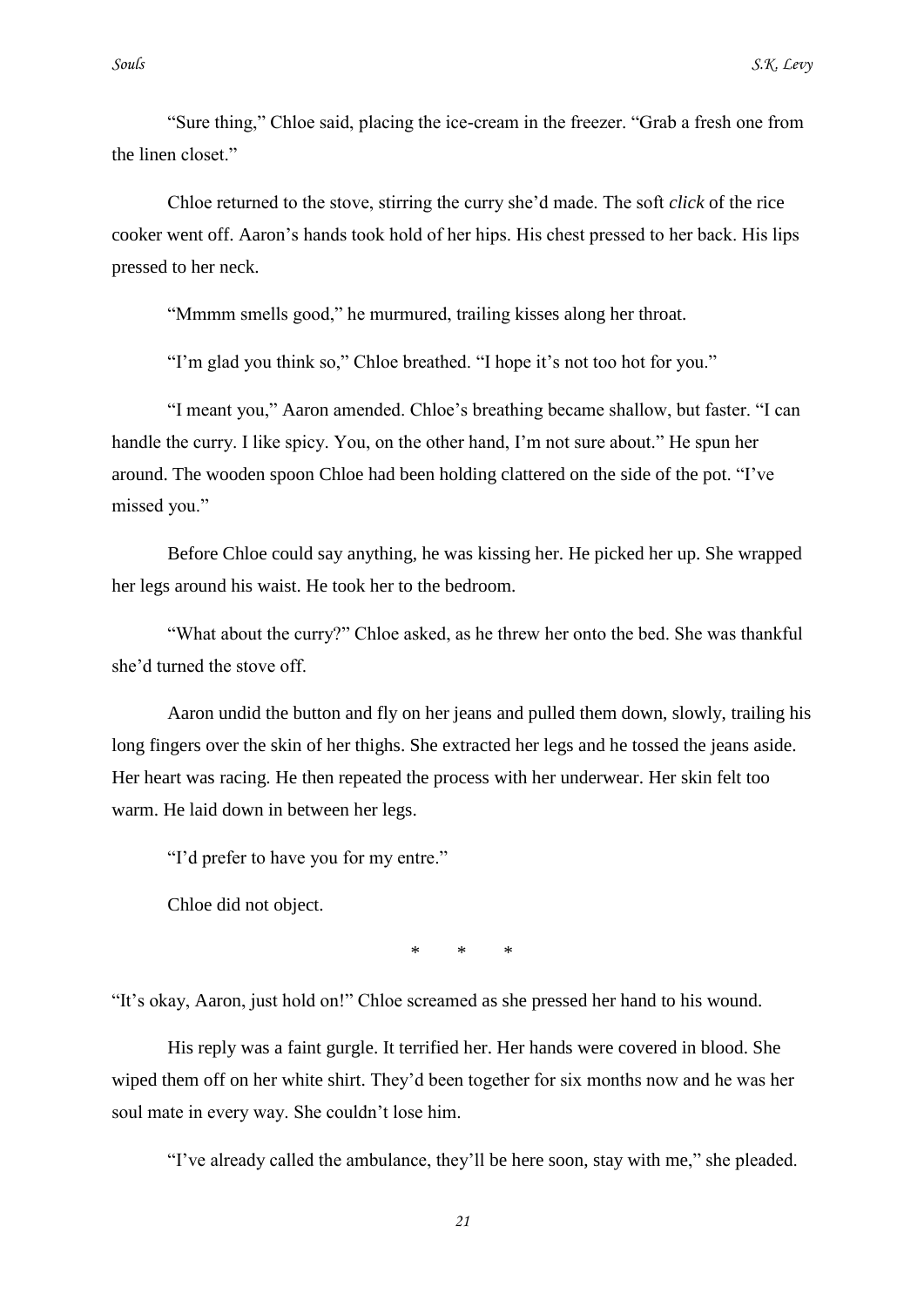She"d pulled him from what was left of the car. She"d been driving. Another earthquake had hit. She"d crashed. She was bruised and knew some ribs were fractured, but Aaron was worse. Much worse.

Both of his legs were broken. One a bloody, messy compound fracture. She"d bandaged his bleeding with her jacket as best as she could, but she could see the deep crimson stain growing.

"I can hear the sirens," she whispered to him. "I"m so sorry." She started to cry. "I love you."

The ambulance came and took them both away.

\* \* \*

"Home sweet home," Aaron said as Chloe helped him through his front door.

"I bet it feels amazing getting out of the hospital," Chloe said.

"Yeah, three months of not being able to walk was pretty shit," he joked.

Aaron had recovered well after the accident. Chloe still had nightmares about it and the guilt felt like a sodden towel wrapped around her body—a heavy, cold intimation.

"Did you want me to get you something to eat or drink?" she asked as Aaron dumped his crutches and relaxed back into his recliner lounge.

"Actually there is something you could do for me," he said.

"What would you like?" Chloe asked.

"For you to answer a question."

Chloe gave him a puzzled look. "Okay."

"Would you like to move in with me?" he asked.

"Oh," Chloe breathed, shocked.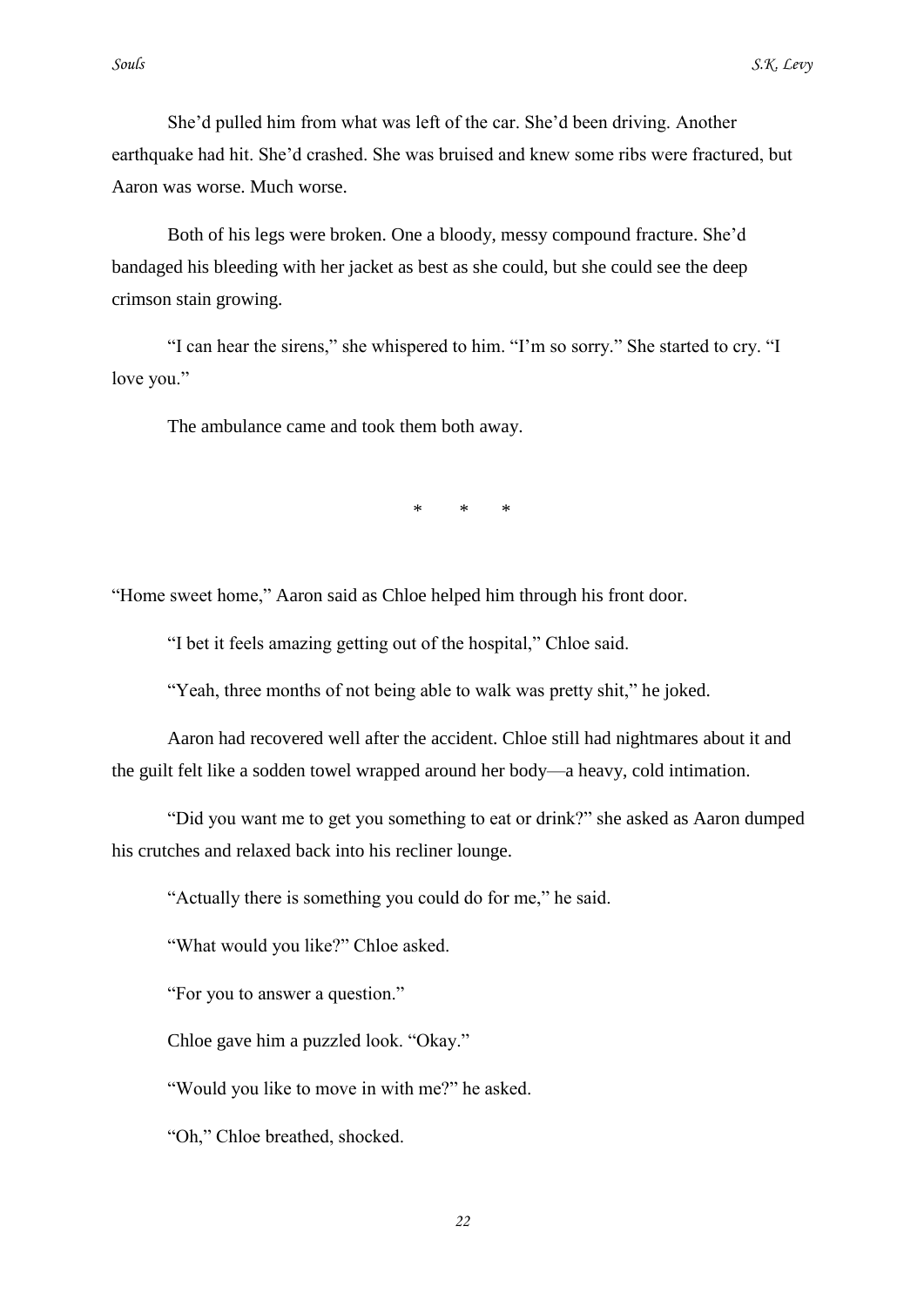"Just be honest with me," Aaron said. "I know how much you love living with Sylvia, and that your place is a bit closer to your work, but I want to wake up next to you every morning."

Chloe smiled at him. "I want that too. Let me talk it over with Sylvia, we"ll have to figure out her living arrangements because I can"t just leave her high and dry. But yes, I would love to move in with you."

"Thank you," he said. "For being with me through everything. I know you feel guilty but I"ve told you over and over again that it wasn"t your fault, you couldn"t have done anything. And if you hadn"t have been by my side through those three months I would be a very different person."

"I"m so happy I met you, Aaron," Chloe said. "You are so familiar, ever since I first met you. It's like we intuitively knew things about each other but we didn't know how or why."

"It"s because we were meant to be," Aaron said, tucking some of Chloe"s hair behind her ear and then cupping her cheek with his palm. "We were supposed to find each other."

*— 300 years earlier —*

Suzie shuffled into the private hospital room. She closed the door behind her, noticing again how wrinkled and frail her hands were. She was old, but it was the stress that seemed to have made her age show. Her husband was asleep, well, he was in a coma. Suzie sat by his bed and listened to the *beep, beep, beep,* of his heart rate. It was one of her favourite sounds, no matter how monotonous, because it meant that he was still alive. They had been married for sixty-eight years.

For the past two weeks, her husband had been in a coma. He had suffered a heart attack and by the time the ambulance arrived, he had been without oxygen for too long. The best thing was that he wasn"t in any pain. The worst thing was that no one knew if he would wake up. And if he did wake, would he still be the same, or would he have incurred brain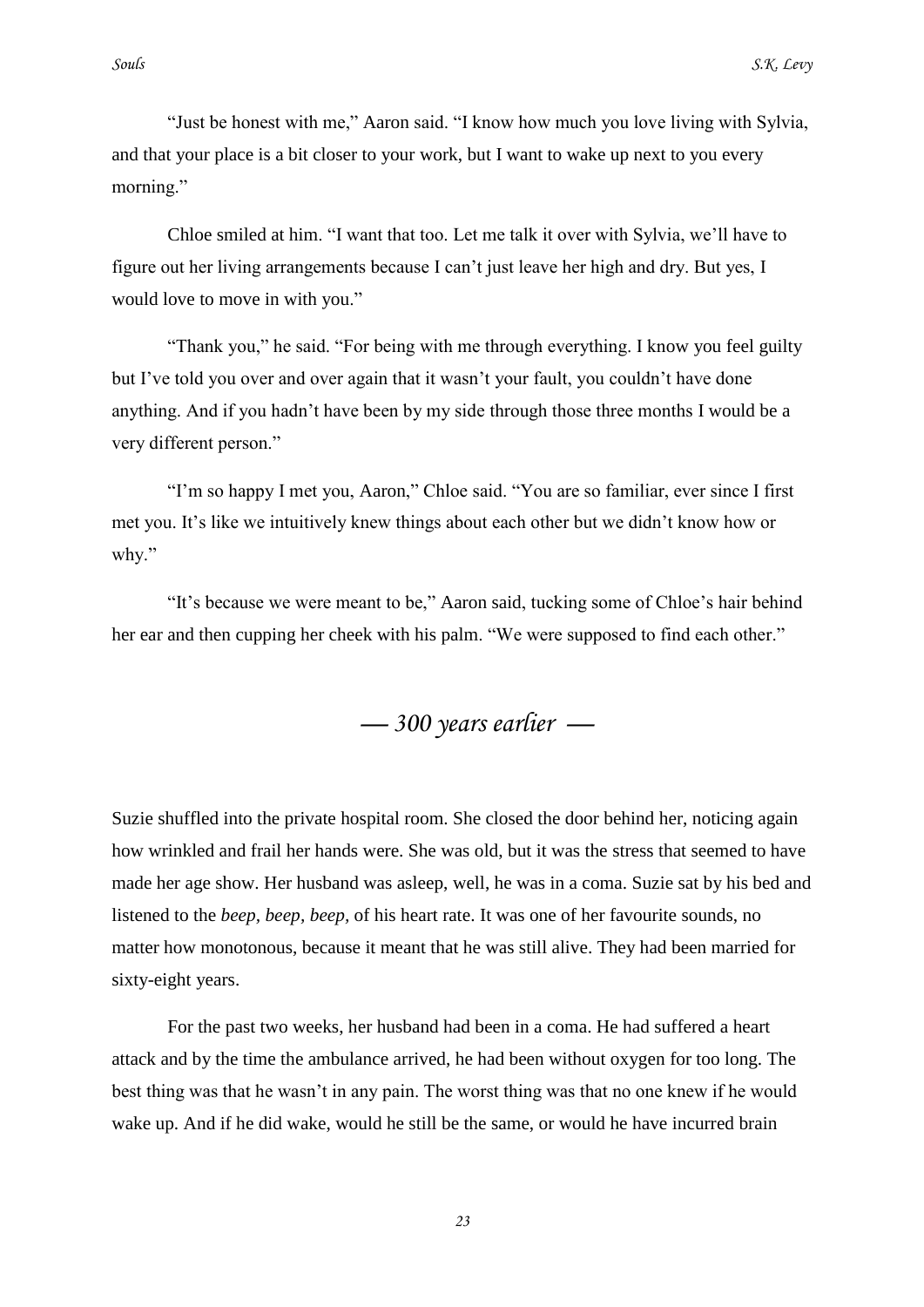damage from the lack of oxygen? Suzie reached under the covers and found his hand. It was cold.

"Hello, my love," Suzie said to her husband. She squeezed his hand, but her grip elicited no response from him. "Do you remember when we first met?" she began. "We found each other on a dating site. And to think, all these years later, you are still the love of my life."

Suzie flinched. She had felt his hand move, she was sure of it.

"Andrew?" she asked, fearful to feel any kind of hope.

He coughed.

"Oh my god," Suzie breathed. She stood, as fast as her weak legs would allow, and pressed the "call nurse" button over and over again until a nurse rushed into the room. "He coughed!" she exclaimed, pointing to her husband.

The nurse made her way over to him, and as she neared the bed, he coughed again and his hands twitched.

"I"ll be right back," the nurse said and then sped out the door.

She returned moments later with the Nursing Unit Manager and the doctor on duty. Suzie was ushered outside and told to wait. She stood for as long as she was able, but exhaustion and fear took hold, making her feel light-headed, so she sat and waited. After an hour of nurses and doctors coming and going, giving her brief snippets of her husband"s health and telling her it wouldn"t be much longer, the nurse who first came to her call gestured for Suzie to come back inside Andrew"s private room.

Silent tears trickled down her cheeks as she stood in the doorway and looked at her husband. She stumbled forward and sat on the bed, holding him, resting her head on his chest. Suzie released the hysteria and torment she felt in great waves of sobs. Andrew held her tightly, crying with her.

The hospital staff left them alone and after a long time, Suzie finally calmed enough to sit up.

"You're alive," she whispered.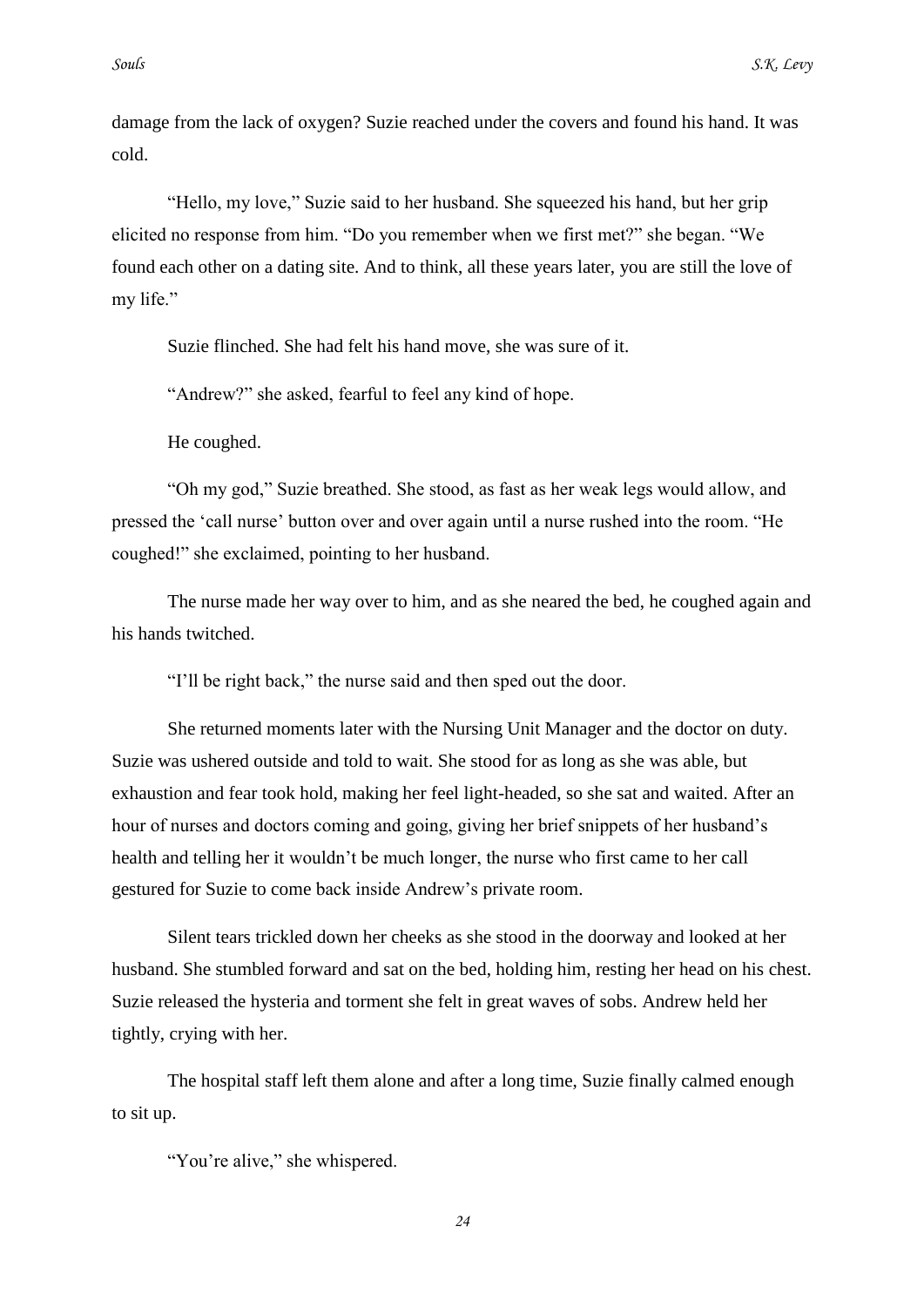"I am," Andrew replied. His voice sounded strange, his throat swollen from the endotracheal tube that had been keeping him alive for the past two weeks. "But not for long."

"What?" Suzie asked. Her insides felt like they disappeared.

"The doctors don"t know why or how I"ve woken up. They did some tests and don"t think I"ll make it to tomorrow." His words sounded heavy, as though his tongue was struggling to remember how to create different sounds.

"But I just got you back," Suzie whispered. "It's not fair."

"Suzie," Andrew began. "I get to see your face and hear your voice one last time before I leave this place. It's not fair to you, but it is the greatest gift I could ever receive."

His words brought a bittersweet smile to her face. "I love you."

"And I love you," he replied. "What was it you were telling me, before I decided to wake up?" he said, his tone light and jovial.

"Huh?" Suzie said, confusion evident in her expression.

"Oh yes, the way we first met."

"You could *hear* me?" Suzie asked, completely amazed.

"I heard everything you said to me while I was in that coma. It felt like a dream, though, a beautiful dream." Suzie leant forward and kissed him. His lips and the movement were so familiar, she could never forget the connection that formed when they touched. "Let's reminisce some more. Do you remember me asking you out to dinner, the same night we started speaking?" Andrew asked.

"Yes, I thought you were crazy." Suzie laughed.

"But you still came."

"It was the best decision I ever made. And I kicked your arse at pool."

"You sure did," he conceded, grinning at her. "And then I invited you to my place for diner the next night and I cooked for you."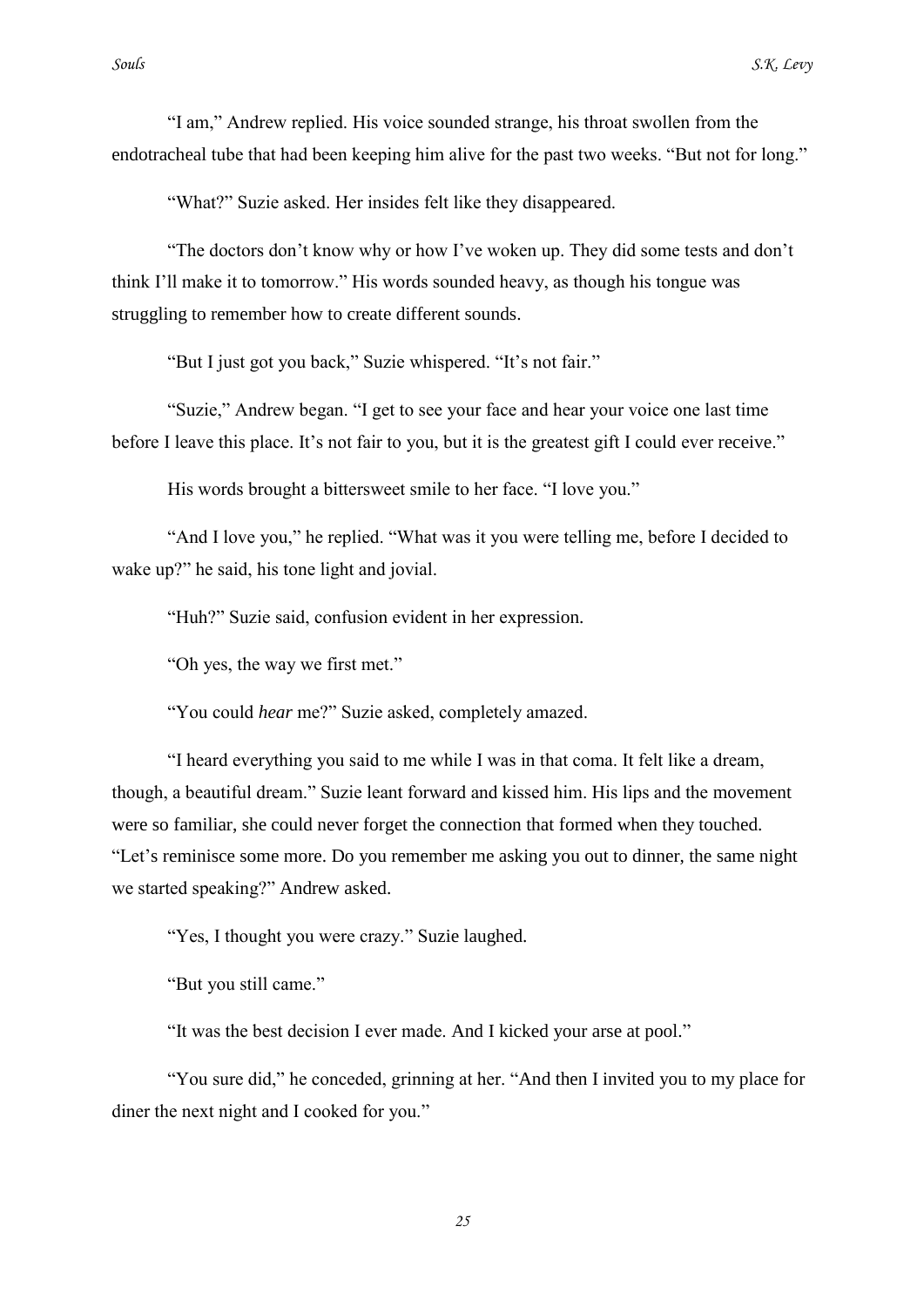"I still maintain that it was the best meal you"ve ever cooked in our seventy-one years together," Suzie teased him.

"What about when I was in hospital, after breaking my legs in the skiing accident?"

Suzie's expression saddened. "That wasn't me."

"Oh, no, I"m so sorry. My memory is muddled," Andrew apologised. "I know why I said that though."

"Why?"

"Because I would have given anything to have had you there beside me in the hospital. To have had *you* as my girlfriend during that time. It was horrible, and the person who I was with was not my soul mate. You are though."

"I would have hated seeing you that way."

"I know," Andrew said. "But I still would have wanted it to be you that cared for me."

"What about the ice-cream?" Suzie said, changing the subject to something more cheerful.

"Oh the *Ben & Jerry's* cookie dough ice-cream!" Andrew exclaimed, laughing. "Now that was a coincidence."

"I"ll say. Remember when we first moved in together, and for some reason heaps of spiders kept getting inside?" Suzie asked.

"Yes, lucky my wife is braver than I am." He smiled as Suzie looked at him. His voice was softer, his eyes more distant. "Come, lay with me." Andrew helped Suzie onto his bed. She crawled under the covers and he wrapped his arms around her. She laid her head on his chest, her ear resting directly above his heart. "I loved you from the moment I met you," Andrew whispered. "And even though I won"t be here, in this body for much longer, my soul will always be yours, my love for you will transcend time and space. My love for you will always be here." He pressed his hand to Suzie's heart.

Tears once again coursed down Suzie"s cheeks, seeping into Andrew"s hospital gown. He cradled her, kissing her forehead every now and then. He began to hum a tune that he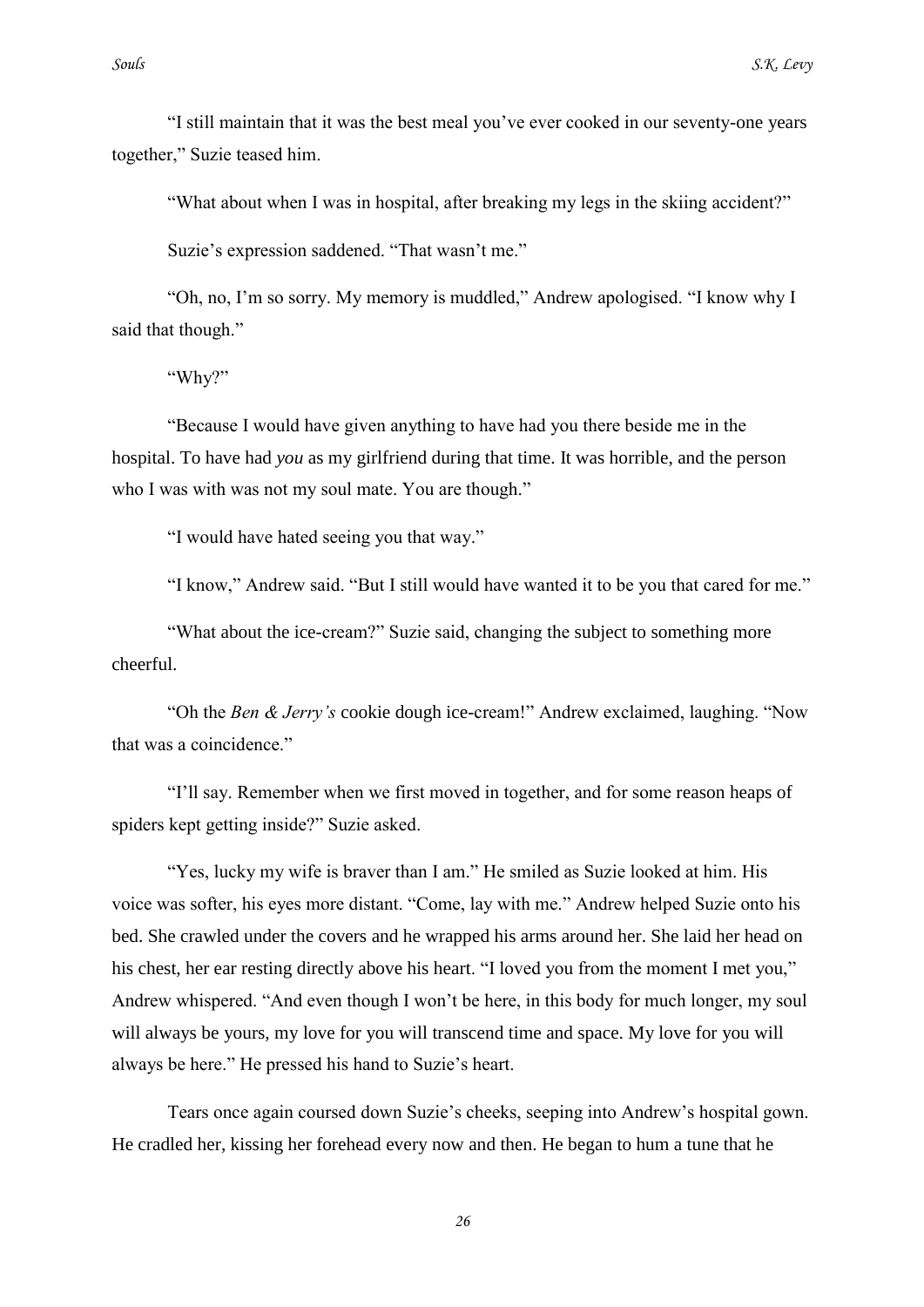always said reminded him of her. Suzie"s memory was fuzzy on many things, but she remembered every lyric to their song, *A Sky Full of Stars* by Coldplay.

Andrew"s voice became a faint whisper on the wind by the end of the tune, as did his heartbeat.

*— 299 years earlier —*

Suzie lay in the hospital bed, struggling for breath. Breathing hurt. Everything hurt. She heard a knock on the door but was too weak to call out for the person to enter. It didn"t matter, the door opened anyway, and Sam—her best friend in the world—was wheeled inside by her son, Daniel, also Suzie"s son-in-law. Daniel positioned her wheelchair close to Suzie"s bed. He kissed both their cheeks—Suzie felt the cold wetness of a tear left on her cheek—and then left.

"How are you, my dear?" Sam asked.

"Not. Good," Suzie managed to say. "I can feel it coming."

"What?" Sam asked. "Death?"

Suzie nodded in reply.

"I"ll be right behind you," Sam joked, making Suzie smile. "We did well, you and I," she continued. "You, ninety-six, me ninety-five." She sighed and then reached forward, taking Suzie's hand in hers. "You don't have to talk, because I know it's hard, so just listen, okay?" Suzie nodded in response. "You"re my last friend left. Everyone else has died. I suppose I'm the cockroach of the group, outliving everyone. But my god I will miss you with every cell of my being. I don't know what happens after you die. I don't know if it's heaven, or reincarnation, or if you just decompose. But whatever it is, I"ll find you. Even if what"s waiting for us is just decomposition, the worms that eat my body will find the worms that eat your body and they will be best friends."

Suzie laughed at that. Trust Sam to make impending death seem funny.